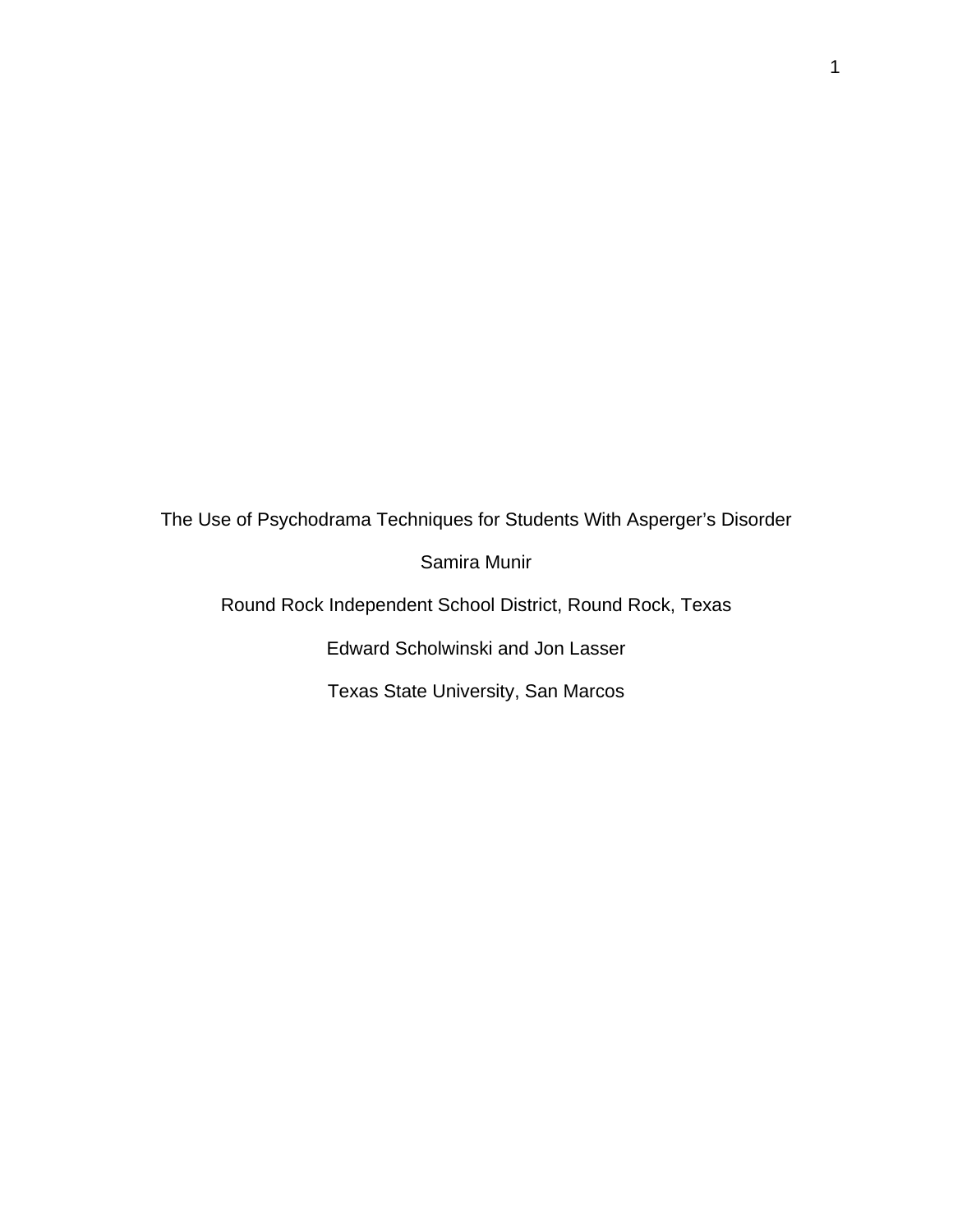## Abstract

Asperger's Disorder (AD) is a pervasive developmental disorder affecting social functioning and behavioral interest and activities. The purpose of this article is to inform school counselors of the characteristic features of AD, common interventions being implemented, and the techniques associated with the practice of psychodrama that appear to have particular relevance in facilitating the generalization of social skills for students with AD. The merits of using psychodrama over other school counseling therapeutic approaches are considered, with an emphasis on the interface of psychodramatic techniques and key features of AD.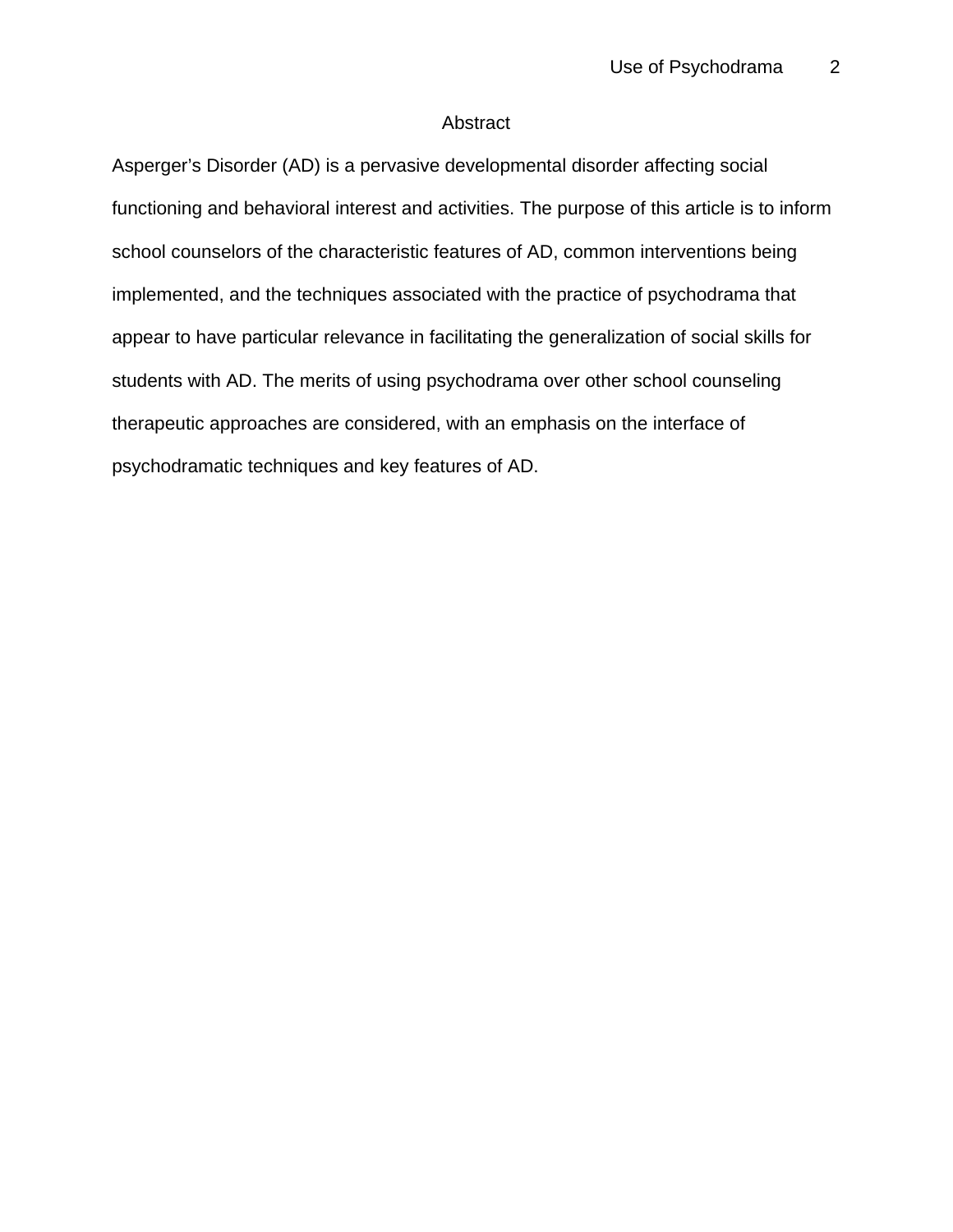The Use of Psychodrama Techniques for Students With Asperger's Disorder

The challenge facing many school counselors and educators today is in meeting the needs of and designing effective interventions for a growing segment of the student population, namely individuals with Asperger's Disorder (AD). Given the core deficits they demonstrate with regard to communication skills and in maintaining appropriate social relationships, the key to their successful integration and acceptance among peers relies on implementing those strategies most conducive to being generalized in new contexts. One such promising strategy posed by the authors involves the use of psychodrama techniques. This article seeks to describe AD, the common interventions that are typically used, and how psychodrama may be a particularly viable option in promoting real-world generalization of social skills.

Overview of Asperger's Disorder: Background and Definition

Hans Asperger (1906-1980), an Austrian psychiatrist, studied a large number of boys who found it difficult to "fit in" socially. In addition to their deficits in social interaction skills, these boys also displayed impairments in verbal and nonverbal communication (gestures and facial expressions), and they exhibited restrictive, repetitive patterns of behavior, interests, and activities. He termed this condition "autistic psychopathy" in 1944 (cited in Safran, 2001; Hewetson, 2002). However, the condition remained unrecognized by the English-speaking world until 1981 when Dr. Lorna Wing translated and reintroduced the condition as Asperger's Disorder (AD). Eventually, the American Psychiatric Association (APA) recognized AD as a specific pervasive developmental disorder in 1994. The late entry of this clinical diagnosis may explain why relatively little has been written about AD in special education literature (Barnhill,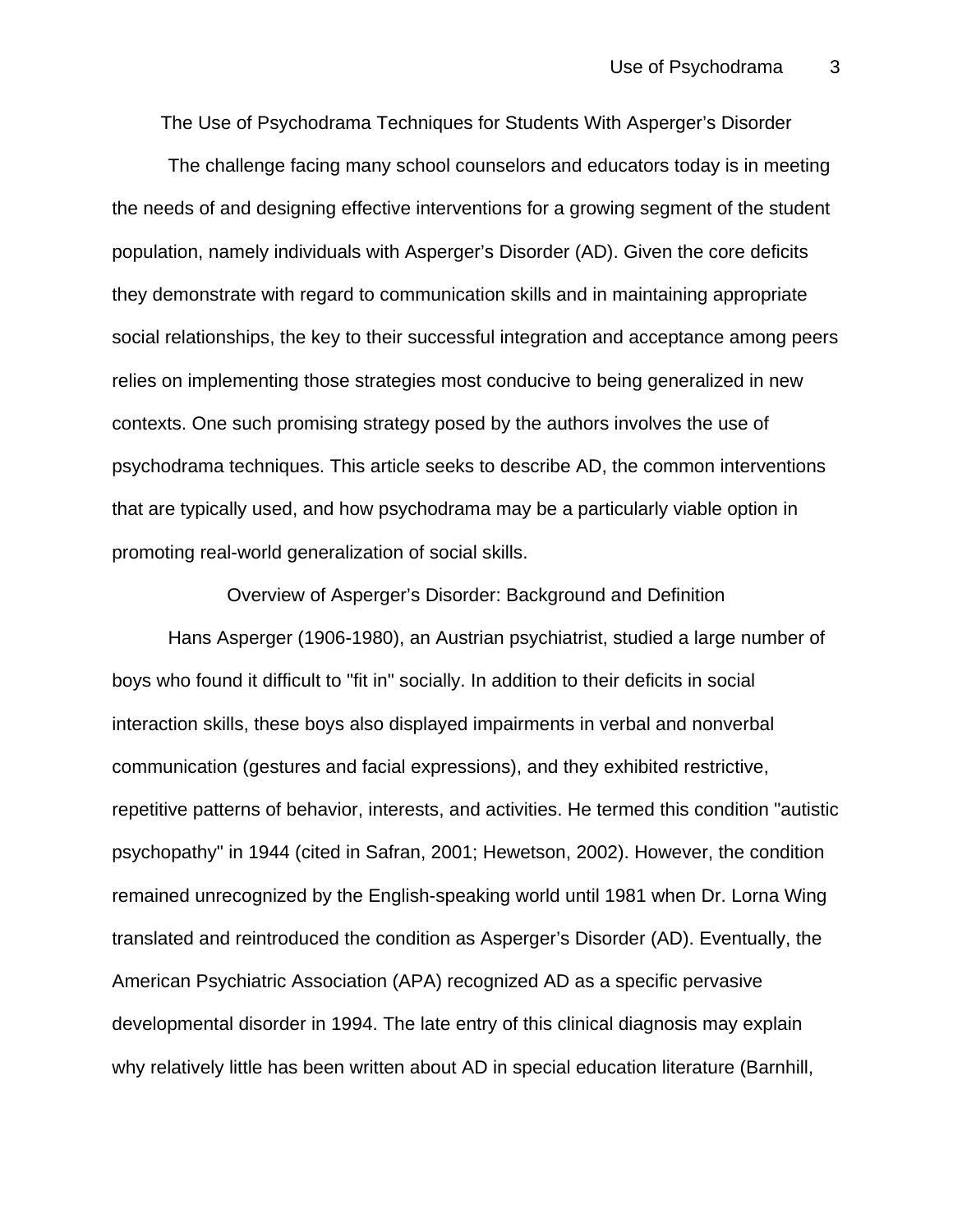2001b). However, the prevalence rates have increased and are estimated to be as high as 7 out of every 1,000 people (Lamarine, 2001).

#### *Diagnosis*

The Diagnostic and Statistical Manual of Mental Disorders, 4th edition, Text Revision (APA, 2000), see Appendix A, definition of AD contains two primary clusters of traits that must be present to meet the diagnostic criteria. The first cluster is a qualitative impairment in social interaction. Accordingly, two of the following must be observed: marked delays in nonverbal behaviors, impairments in establishing peer relationships, absence of spontaneously seeking to share enjoyment and interests with others, or deficiency in social and emotional reciprocity. The second cluster concerns the individual's restricted areas of interest, stereotyped behaviors, and activities. Among these, one of the following must be exhibited: preoccupation with one or more restricted interests that appear abnormal in intensity or focus, inflexible following of nonfunctional routines, stereotyped and repetitive motor movements, or preoccupation with parts of objects (APA, 2000).

Asperger's Disorder differs from Autism in that early cognitive and language skills are not delayed significantly, repetitive motor mannerisms are not always present or pronounced, and, most importantly, the desire to pursue social and emotional relationships is present despite the inability to maintain them (APA, 2000; Hewetson, 2002). In addition, 75-80 percent of individuals with Autism fall into the mentally retarded range. However, children with AD have average to above average intelligence; in fact, many with AD may be intellectually gifted (Neihart, 2000; Barnhill, 2001b).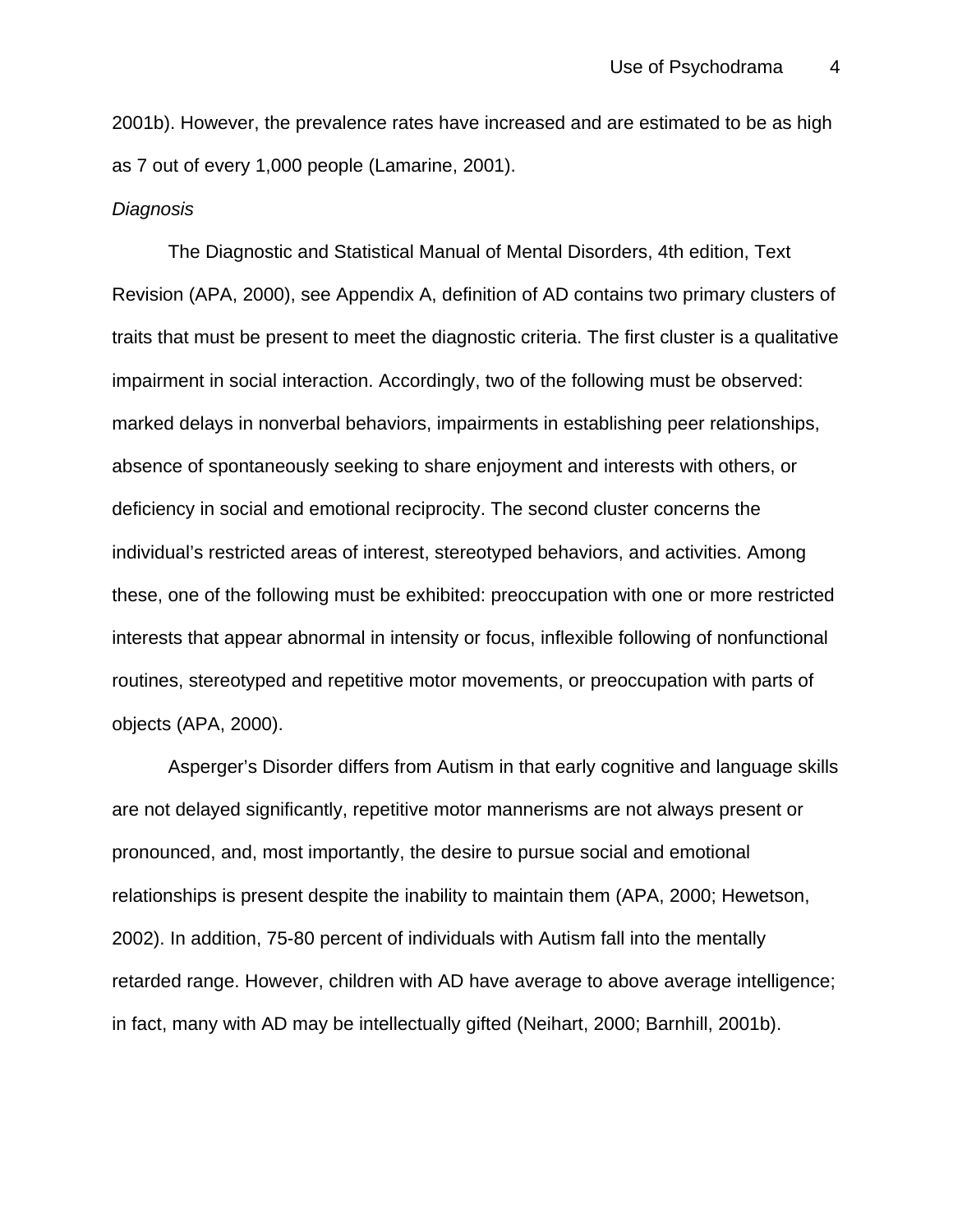In regards to professional standards and ethical considerations, multidisciplinary evaluation teams must be responsible in their determination of whether an individual child meets the diagnostic criteria for AD. Although a diagnosis may provide an explanation of a child's unusual behavior, the classification or label has minimal value unless it relates directly to interventions that promote positive life outcomes (Jacob & Hartshorne, 2003; Thomas & Grimes, 2002).

### *Disorder Characteristics*

For school counselors in association with multidisciplinary evaluation team members to be able to adequately identify students with Asperger's Disorder, the first step involves a complete understanding of the features associated with this disorder. These primary features include impairment in social, emotional, communicative, motor, and academic functions.

With regards to social impairment, individuals with AD may vary significantly in their behavior. They may show a limited interest in interacting with others; they may participate only in passive ways during social activities; or they may exhibit the desire to establish friendships but they may lack the prerequisite skills (Church, Alisanski, & Amanullah, 2000). Children with AD can appear to be socially awkward because they often ask inappropriate questions, stand too close to others, remain aloof, or make inappropriate comments that are disconnected from the theme of a conversation. In other words, they "seem out of context" because they have difficulty understanding the rules and social cues associated with how people relate to each other (Church et al., 2000; see also Myles, Barnhill, & Hagiwara, 2001; Marks, Schrader, & Levine, 1999). Additionally, individuals with AD tend to be deficient in their ability to be empathetic to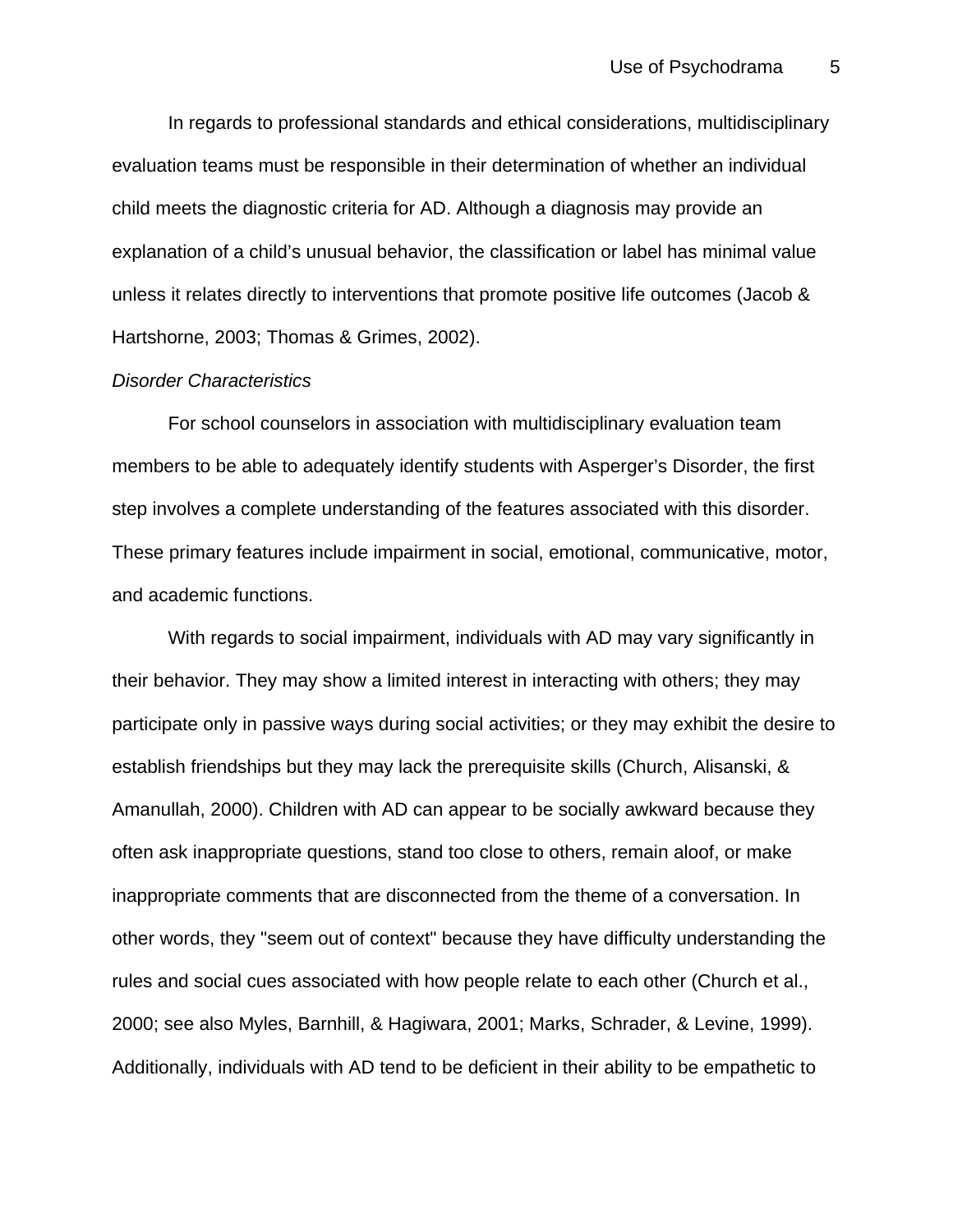the needs of others. For the normally developing child, observing another child crying will intuitively trigger a sympathetic response as well as a rudimentary understanding of why this child may be upset. Children with AD tend to possess "theory of mind" deficits, or a lack in ability to understand the internal mental states of other people, including the intentions, beliefs, and feelings of others (Channon, Charman, & Heap, 2001; Gutstein, 2002).

The emotional deficits of individuals with AD include difficulties appropriately affiliating with others and a lack of self-awareness or insight regarding how other people may perceive them. They often have trouble explaining their own behavior to others (Myles et al., 2001; Barnhill, 2001b). In addition, a great deal of research has shown that adolescents with AD are prone to depression and anxiety, possibly due to the problems they face in coping with the demands of the classroom, the pressures of their social environment, and their inability to monitor and control their own behavior in uncomfortable situations (Barnhill, 2001a).

Communicative impairments for individuals with AD include both verbal and nonverbal deficits. Individuals with AD use language as a practical means to an end rather than as a social means of interaction (Barnhill, 2001b). In addition, their conversations may lack cohesion since few links are made between their statements or even to the theme of the conversation. The speech of these individuals may seem odd in its use of inflections. For example, they may use repetitive patterns of speech or talk too much or too little. Individuals with AD may also misinterpret the difference between literal statements and those of a symbolic or metaphorical nature. For example, expressions such as "Go jump in a lake" may be taken literally. Nonverbal impairments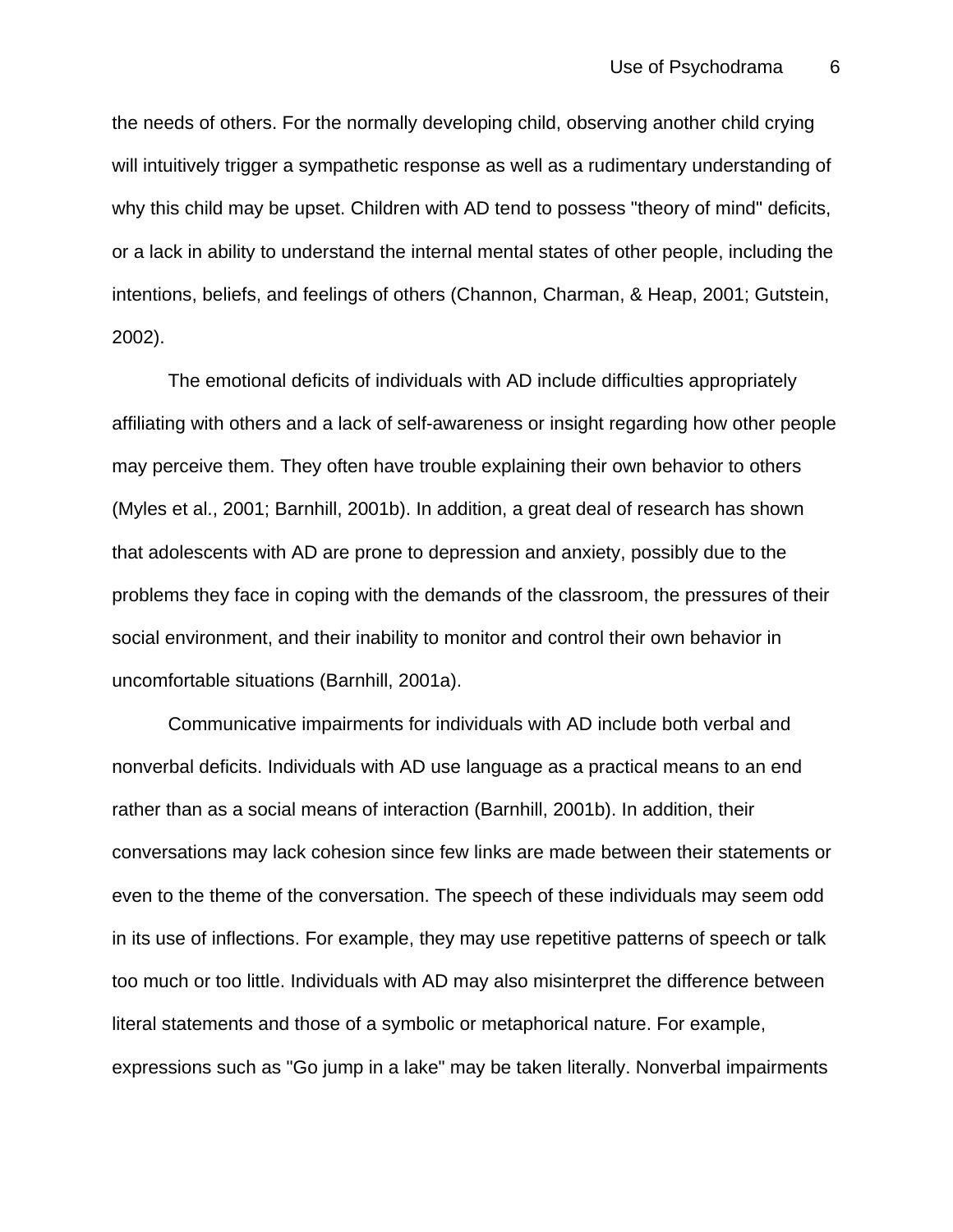may be seen in the limited use of gestures and facial expressions, clumsy or awkward body language, or a stiff gaze. These students have difficulty in interpreting the nonverbal cues of others as well as responding to these cues in a spontaneous and appropriate manner (Klin, Volkmar, & Sparrow, 2000; Attwood, 1998, Church et al., 2000).

Motor impairments for individuals with AD are evidenced by poor coordination, clumsiness, or an awkward gait. Research has shown that between fifty and ninety percent of individuals with AD have problems with motor coordination that often lead to difficulties in playing games and sports with peers (Myles & Simpson, 2001). Fine-motor skill difficulties in school activities such as writing and art often result in clumsy, awkward, or sloppy- looking schoolwork (Myles & Simpson, 1998).

Despite the fact that individuals with AD usually have average to above average intelligence, they can be expected to have academic difficulties due to their social, communicative, motor, and emotional deficits. One tendency displayed by AD students is fixating on narrowly defined interests thus shifting their overall focus away from general curriculum objectives. In addition, while rigid adherence to routines may be beneficial in a structured school setting, any deviation from this routine can potentially upset the AD student (Safran, 2002). Other challenges include difficulties in: applying specific knowledge from one area across a multitude of situations, attending to relevant cues and stimuli in their environment, and literal or concrete thinking styles. In addition, teachers may fail to recognize the AD student's special academic needs since these children often give the impression of understanding more than they truly do because of their use of advanced vocabulary (Brownell & Thomas, 2001).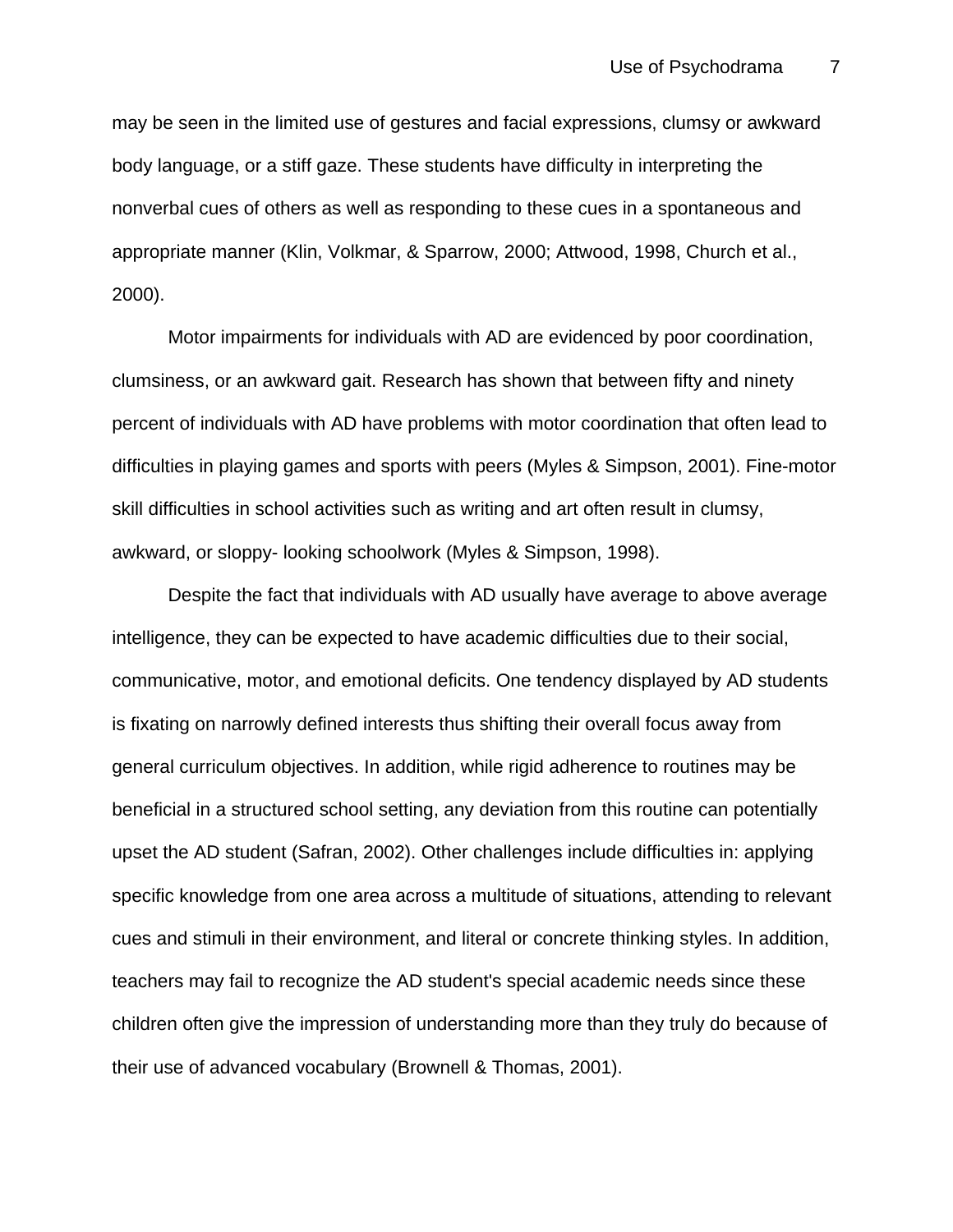### **Intervention**

A comprehensive treatment plan for children and adolescents with AD should include behavioral, academic, and social interventions. This article's focus rests on the social domain and its relevance to psychodramatic techniques useful to school counselors within a therapeutic context. The authors acknowledge the importance of behavioral and academic interventions, but must omit their discussion due to space limitations.

Difficulty in developing interpersonal skills is probably the most noticeable feature of children with AD. These children, unlike those with Autism, desire to be part of the social world but often lack the skills to integrate into their social environment. The challenge in meeting the needs of this specific population relies on providing social skills training and facilitating increased social opportunities. Social skills training can be viewed as having four main objectives: promoting skill acquisition, enhancing skill performance, removing or reducing problem behaviors, and facilitating generalization and maintenance of pro-social behaviors (Thomas & Grimes, 2002). However, the use of psychodrama may be considered the most useful technique in promoting the generalization of these social skills to other contexts.

There are many strategies available to school counselors in their efforts to enhance the social skills of students with AD. Some of these include the SODA strategy (Bock, 2001), the SOCCSS strategy (Myles & Simpson, 2001), social stories, and social autopsies.

SODA is divided into four components: Stop, Observe, Deliberate, and Act. During the first step, students ask themselves questions about their environment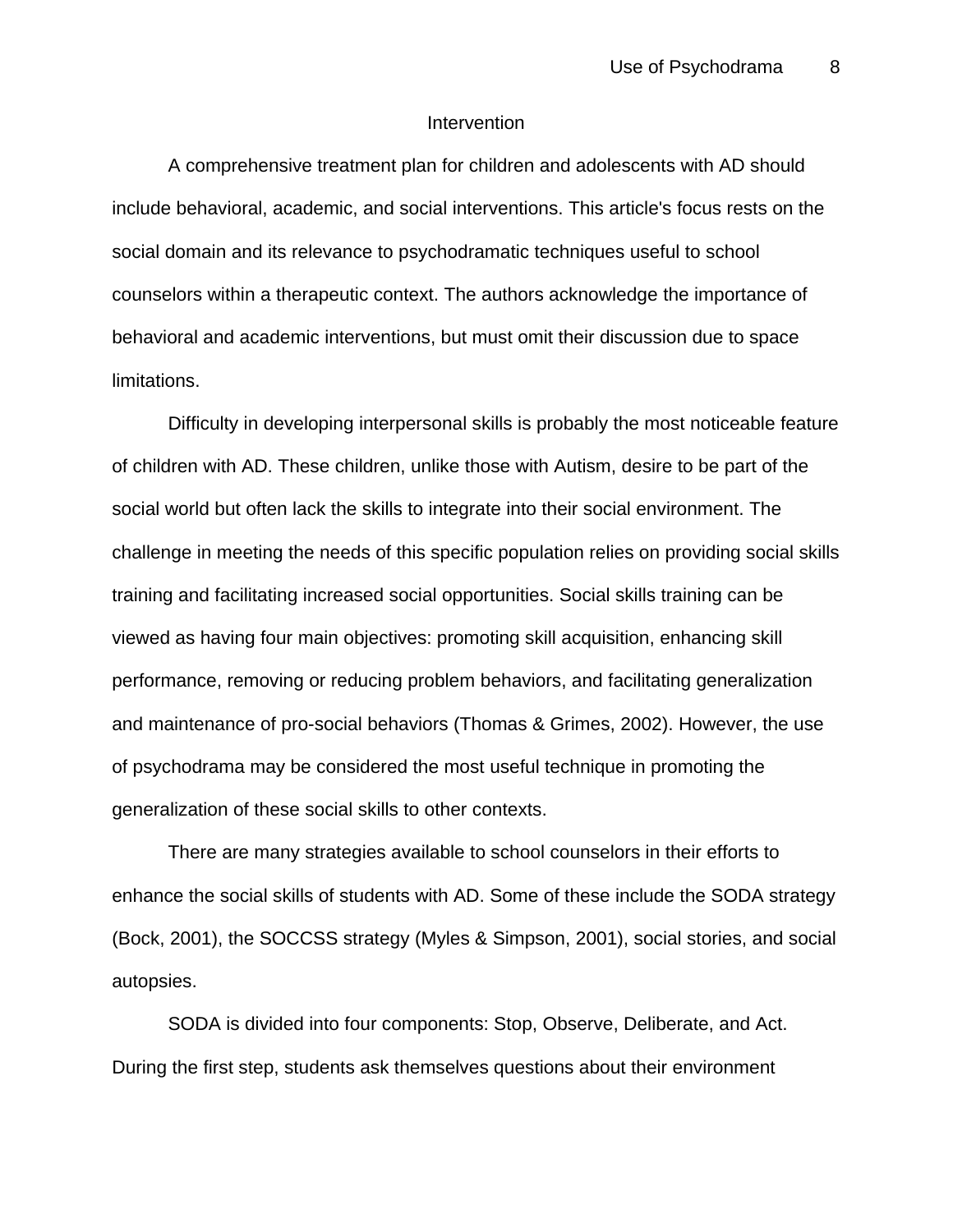including the sequence of events or routine associated with the setting. The second step involves observation of what people are doing and saying (social cues) in their conversations. The third step is when students consider what they might say or do and how others would perceive them. The final step is when students take action in interacting with others by keeping in mind the social cues they have picked up on (Bock, 2001).

The SOCCSS strategy involves six steps in helping students work on interpersonal skills: Situation, Options, Consequences, Choices, Strategy, and Simulation. During the first step, the teacher or school counselor helps the student understand a social problem or situation by identifying who was involved, what happened, the time of occurrence, and the reasons for it. During the second step, the student is assisted in brainstorming several options of behavior to help him see the many ways in which a situation can be handled. The third step involves an evaluation of each of the options that were generated. During this step the teacher or school counselor acts as a facilitator for the child to develop consequences for each option. In the fourth step, the student selects the option that will have the most desirable consequences. The fifth step is when the student is assisted in developing an action plan to implement the selected option. During the last step, the student simulates the selected option through the use of role-play (Myles & Simpson, 1998, 2001).

Social stories are another effective method of providing both guidance and direction that help promote self-awareness, self-calming, and self-management in responding to social situations. A social story describes a specific situation and attempts to clearly illustrate the individuals and circumstances involved. Theses stories contain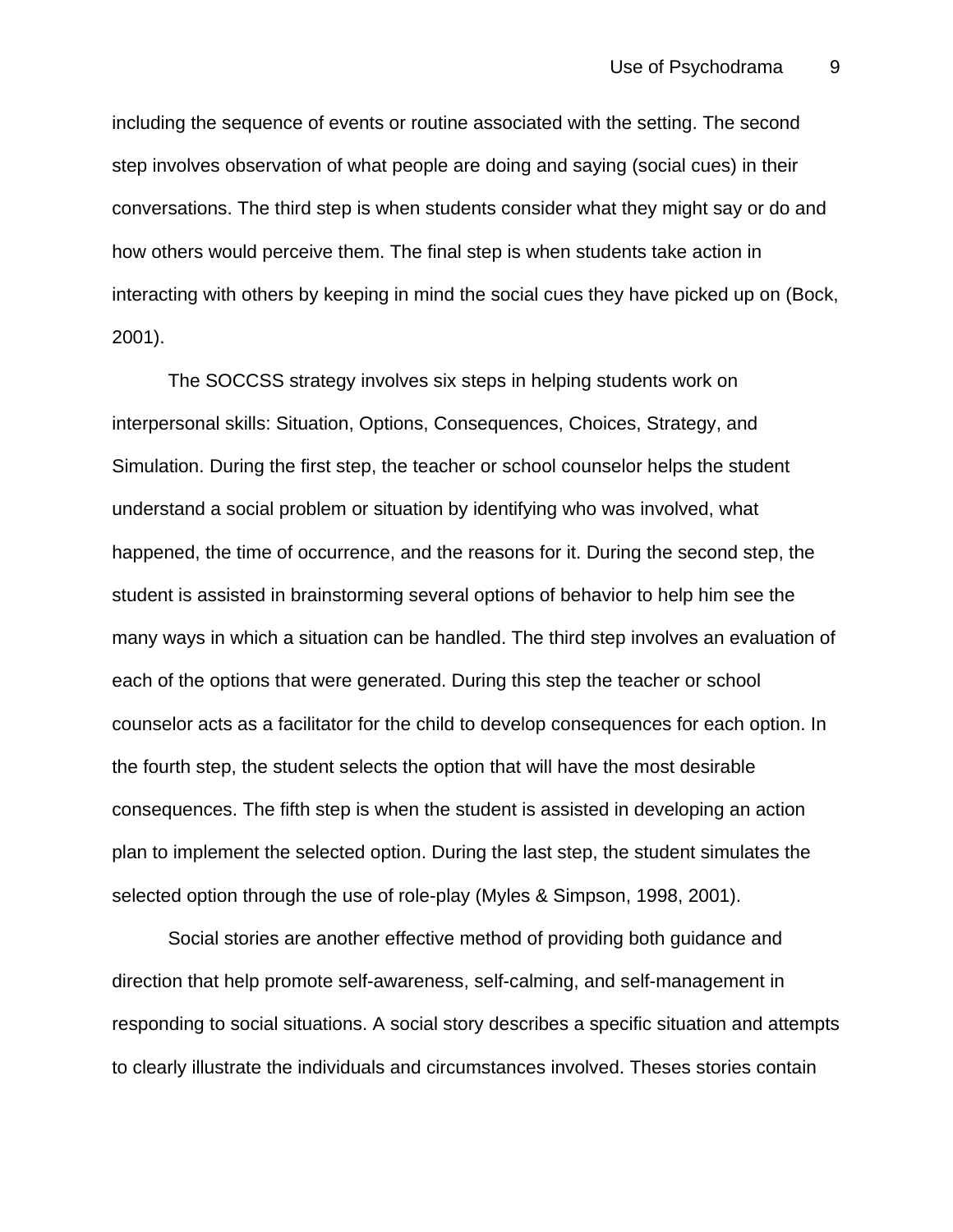descriptions (information about the setting, people, actions, and their feelings), directions (statements about appropriate behavioral responses), and perspectives (sentences describing the feelings and reactions of others) (Gutstein, 2002; Marks et al., 1999).

Social autopsies were developed by Richard La Voie to help students understand social mistakes by dissecting the incident through examination and analysis of the cause of the mistake, the damage caused by it, and ways in which to prevent it from happening again. When a social mistake occurs, the student meets with a teacher, counselor, or school psychologist. Together they discuss the situation and develop a plan to help ensure that the error does not occur again (cited in Myles & Simpson, 2001).

Despite the relevance of these strategies in promoting the development of social skills, the generalization of these skills to other contexts can be problematic. Though a child may gain an understanding of how to handle specific situations, he may not be equipped to respond appropriately in new and unfamiliar settings. In addition, since individuals with AD typically demonstrate strong rote memory ability, some may be able to provide appropriate answers to hypothetical social situations with limited opportunity for direct application. Therefore, the use of "role-play and feedback need to be components of instruction" (Barnhill, 2001c). In this sense, psychodrama techniques may be particularly beneficial.

## *Justification for psychodrama*

Psychodrama techniques may prove to be an effective means of working with deficits related to the "theory of mind". By acting out a particular role or taking the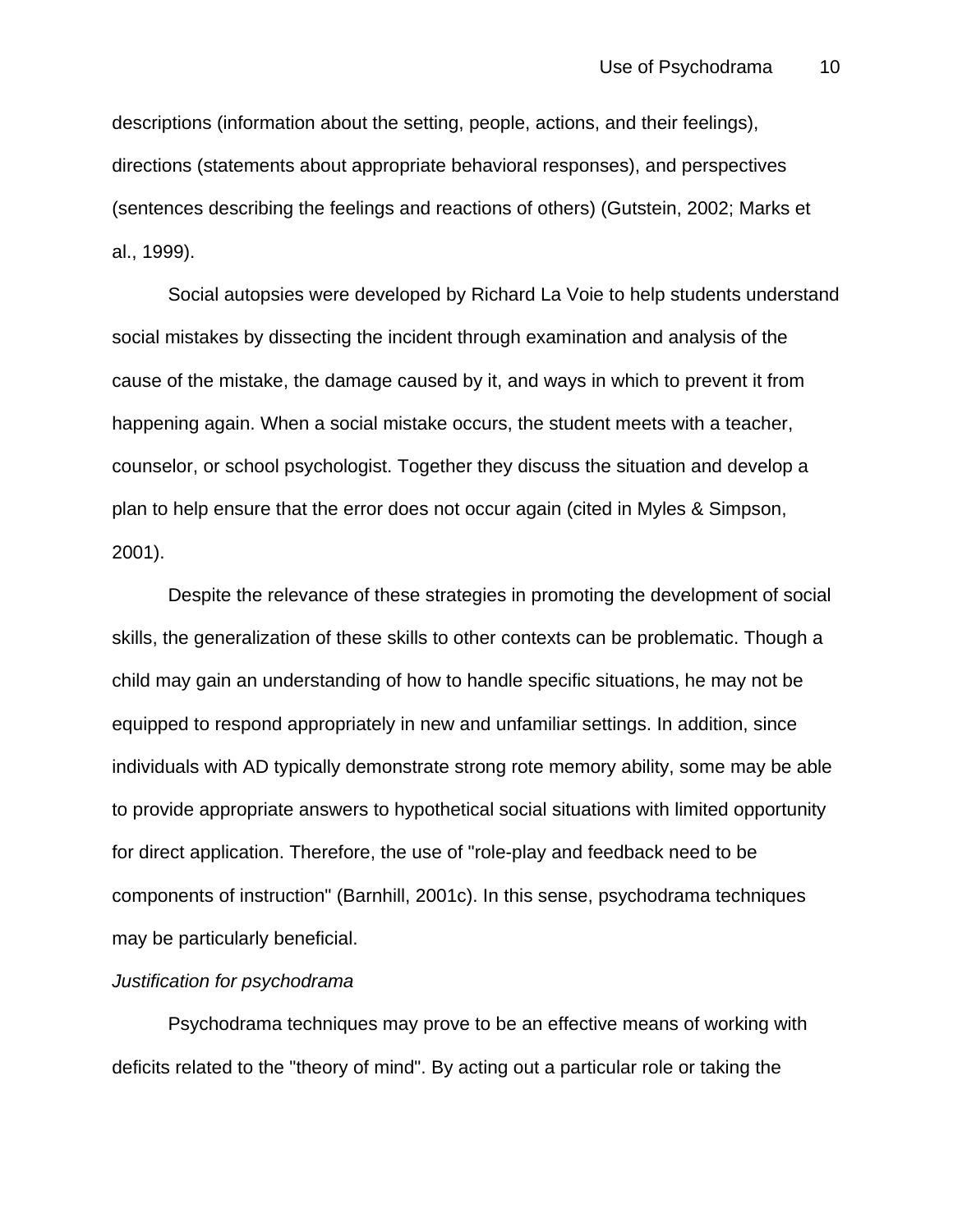perspective of specific characters, students with AD can learn to: interpret the emotions, behaviors, and intentions of others, anticipate various courses of actions, and predict social consequences. In an effective conversation, the speaker and listener must adopt each other's perspective so as to judge, for example, whether a particular topic is of interest to the other or not. When taught how to take turns in conversation and when to change topics, children made more responses that were appropriate to the context of the conversation (Chin & Bernard-Opitz, 2000). It is anticipated that with numerous opportunities for psychodrama, students may increase their ability to modulate their own behaviors to match the needs of others as well as the social demands of each situation.

In addition, psychodrama can provide a more natural means of instilling both appropriate verbal communication patterns (i.e., turn-taking in conversations, maintaining focus on a topic, etc.) as well as appropriate nonverbal communication features (i.e., tone, loudness of voice, facial expressions, posture and body gestures, interpersonal distance, and rhythm and timing of speech). The importance of nonverbal communication skills is evident from recent research revealing that only about 7% of the emotional meaning of a message is actually conveyed through words (cited in Barnhill, 2001b). Furthermore, in a study by Barnhill, Cook, Tebbenkamp, and Myles (2002), the direct instruction of nonverbal characteristics through role-playing yielded two positive outcomes. First, some social relationships were developed and maintained over time. Secondly, participants increased their ability to read the nonverbal communication of others and were more vigilant toward the importance of eye contact.

A recurring problem for children with AD is that despite the possibility of accurately identifying the emotions of others, they are often unable to react to them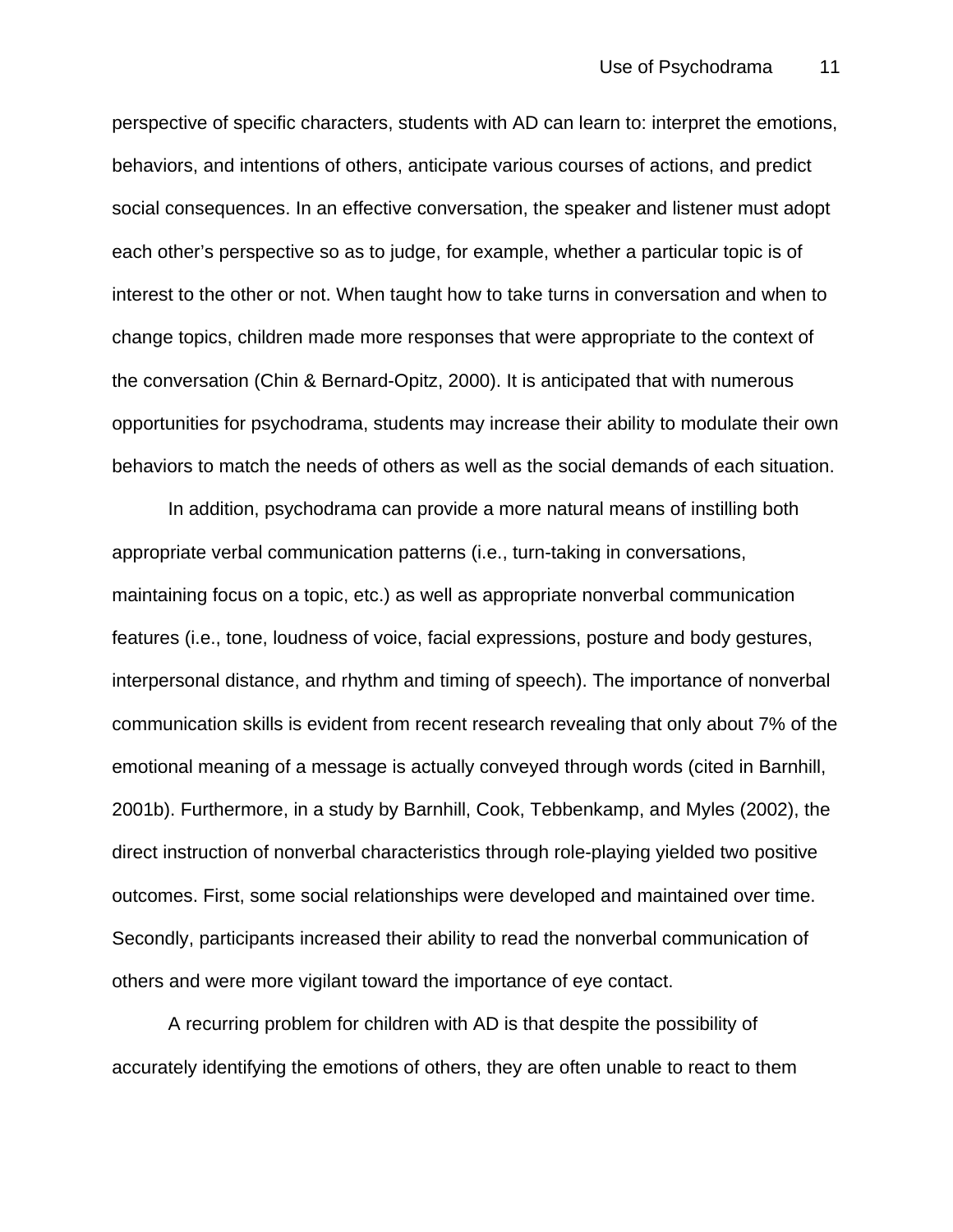appropriately in spontaneous, real life situations (Church et al., 2000). In addition, they tend to be impaired in their ability to problem-solve, including generating and selecting optimal solutions to real life problems (Channon et al., 2001). Psychodrama can provide relevant real life contexts in which AD students can practice these skills.

In a study by Bauminger (2002), the intervention involved AD children's close social agents (i.e., parents, teachers, and peers) and focused on improving their social cognition/social problem solving as well as their ability to learn and practice social behaviors such as sharing or cooperating. The following improvements were demonstrated: speech that expresses interest in another, eye contact, relevant social solutions, providing examples of complex emotions, and a reduction in ritualistic or repetitive behaviors. In addition, the children showed an increase in their positive interaction with peers aside from the assigned peer with whom they had practiced the different social tasks (Bauminger, 2002). By incorporating psychodrama techniques, AD individuals can further improve their level of social cognition, experiment with wider ranges of behavioral responses, explore the subtleties of human emotion, and enhance their self-awareness.

### *Psychodrama Techniques*

The techniques of psychodrama appear to be a viable intervention alternative for school counselors working with AD individuals. "Psychodrama is a method for exploring psychological and social problems by having participants enact the relevant events in their lives instead of simply talking about them" (Blatner, 2000, p.1). Psychodrama, first introduced by Moreno (1946), has generated a significant bibliography of comprehensive guides for application. The purpose of the paper is to provide an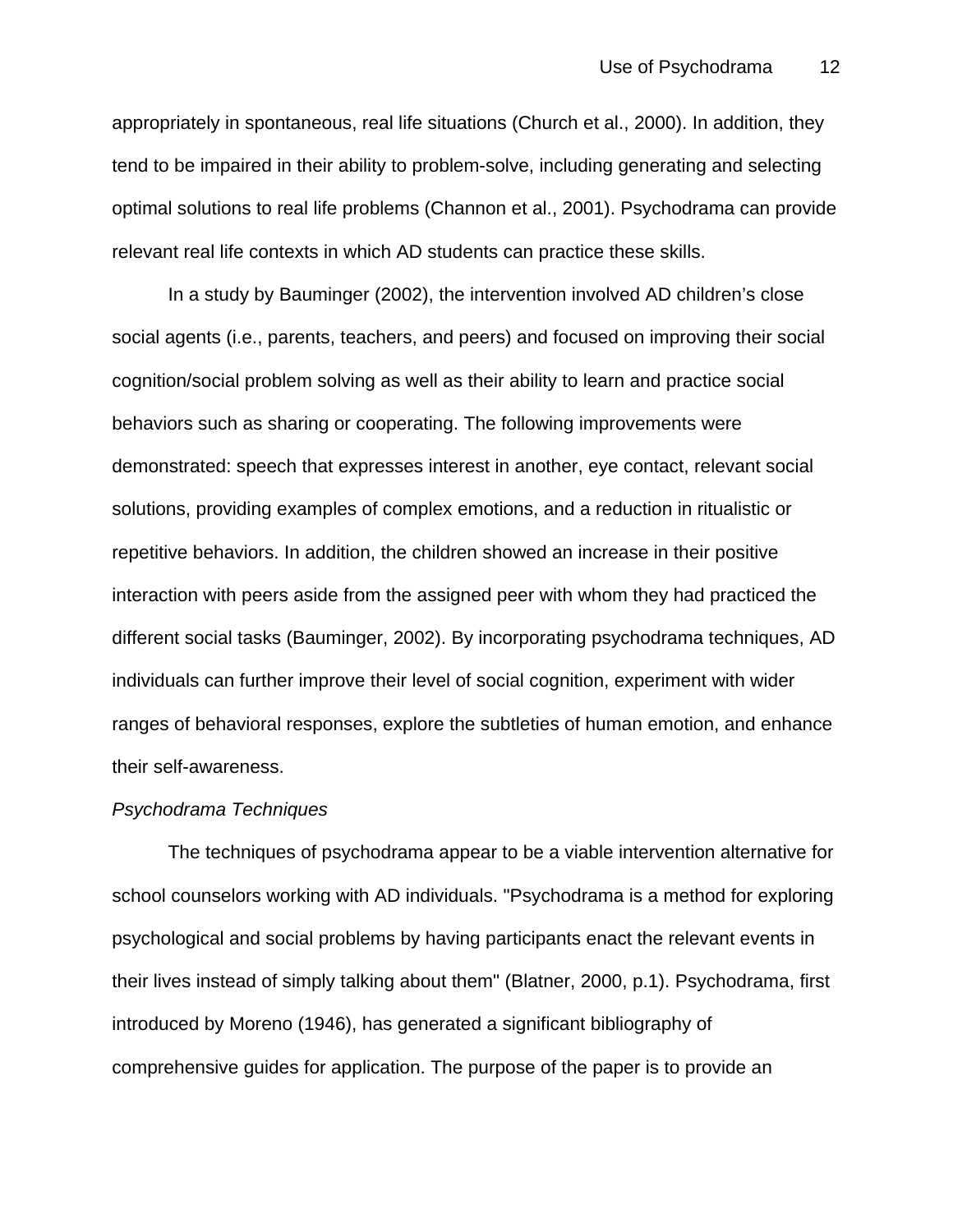introduction to the psychodrama process and techniques and the reader is advised to refer to the numerous outstanding psychodrama sources (e.g., Blatner, 1996, 2000 and Leveton, 1992). Psychodrama involves a variety of techniques that facilitate thinking and communicating about relationships. Psychodrama is an integrative process that includes techniques such as role taking, role reversal, role distancing, improvising, exaggerating, and replaying, that represents a creative but structured process. The practice of shifting perspectives allows individuals with AD to develop the capacity for self-reflection and mental flexibility in social activity. Many social problems are due to a lack of skills in communication, interpersonal problem-solving and social awareness. Direct teaching of these types of skills has been attempted with individuals with AD. As previously mentioned, the various social skill interventions have yet proven to generalize into the real world of the AD individual.

Psychodrama offers a natural and integrative process for the acquisition and practice of psychosocial skills. Many of the basic principles of psychodrama are particularly relevant to individuals with AD. These principles include the use of physical action rather than narrative, the promotion of authentic encounters, the encouragement of spontaneity in activity, and making abstract situations more concrete. These techniques encourage participants to make affirmative statements about their desires, fears, and intentions. Psychodrama techniques focus particular attention to nonverbal cues such as voice tone, inflection, intensity, basing, etc. The principles also encourage the development of empathy through role reversals, as well as providing feedback through techniques such as sociometry. Psychodrama allows the exaggeration of behavioral expressions to explore wider ranges of responses. Thus, some peculiarities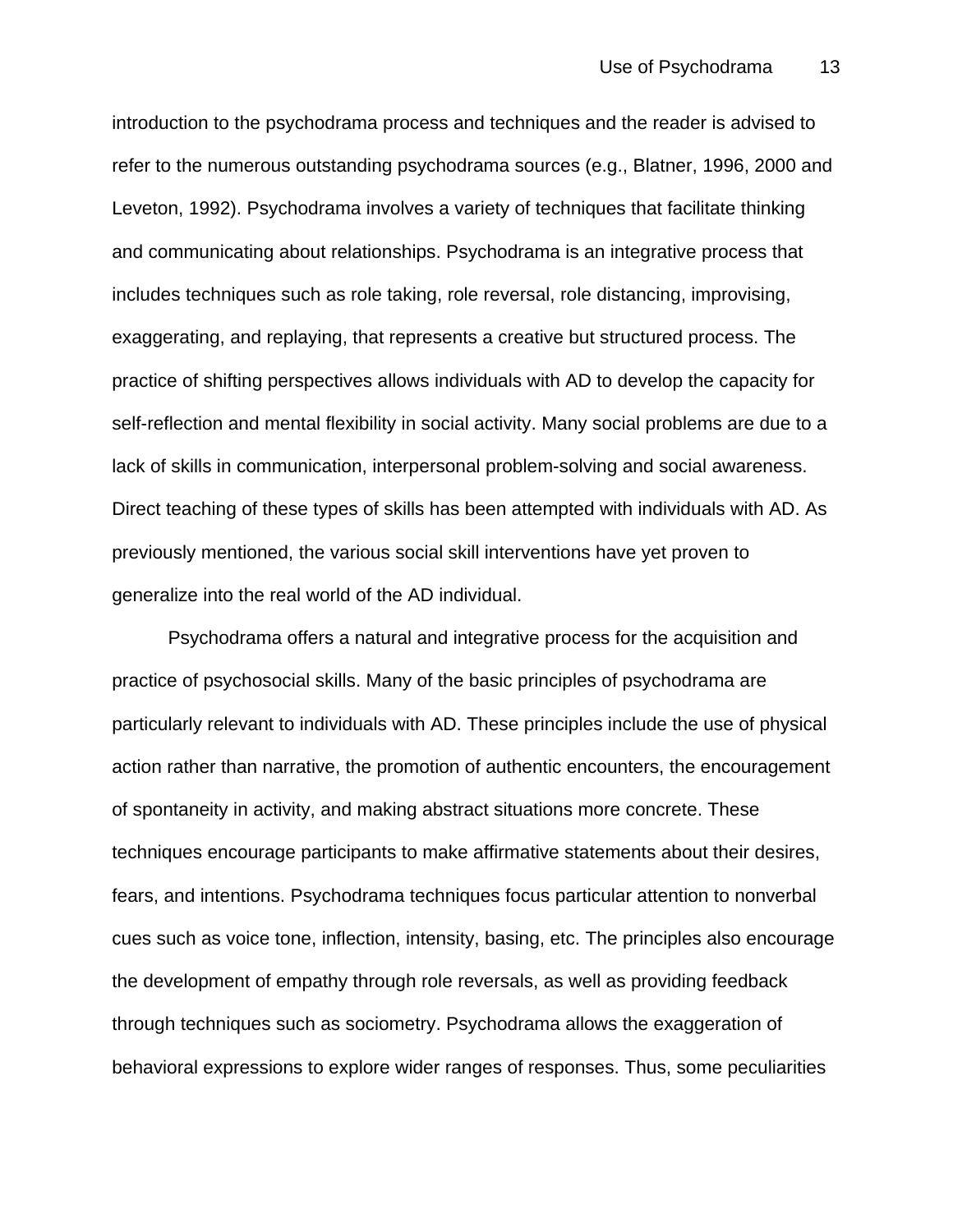of behavior associated with AD are encouraged and accepted in the psychodrama context.

According to Blatner (1996) many dimensions of personal development may be enhanced through the use of psychodramatic methods (see Appendix B). Psychodrama techniques are tools for thinking and communicating about feelings and relationships that have been used extensively in various forms of individual and group counseling. Therefore, these tools may be used in isolation and not necessarily in the full context of a psychodrama reenactment. However, the essence of psychodrama techniques involves the ideas of spontaneity, imagination and playfulness for developing the capacity of self-reflection.

One of the major differences between traditional school counseling and therapy and psychodrama is the idea of having participants enact the relevant events in their lives instead of simply talking about them. Problems or situations to be explored in a reenactment may involve the recent or distant past, the present or the future. Both the external circumstances and the internal aspects of the situation are brought to the forefront. The psychodrama reenactment should serve as an occasion for increased self-reflection. Psychodrama typically follows an enactment sequence (see Appendix C) and differs from other types of therapy and traditional theatrical drama in that it is meant to be corrective and educational. Another difference between psychodrama and traditional therapy is that instead of the focus of treatment being on a patient and/or client, the focus of attention in psychodrama is on the person called the protagonist. The person facilitating the enactment is called the director. People who help the protagonist as supporting players are called auxiliaries. Other people who are present at the time of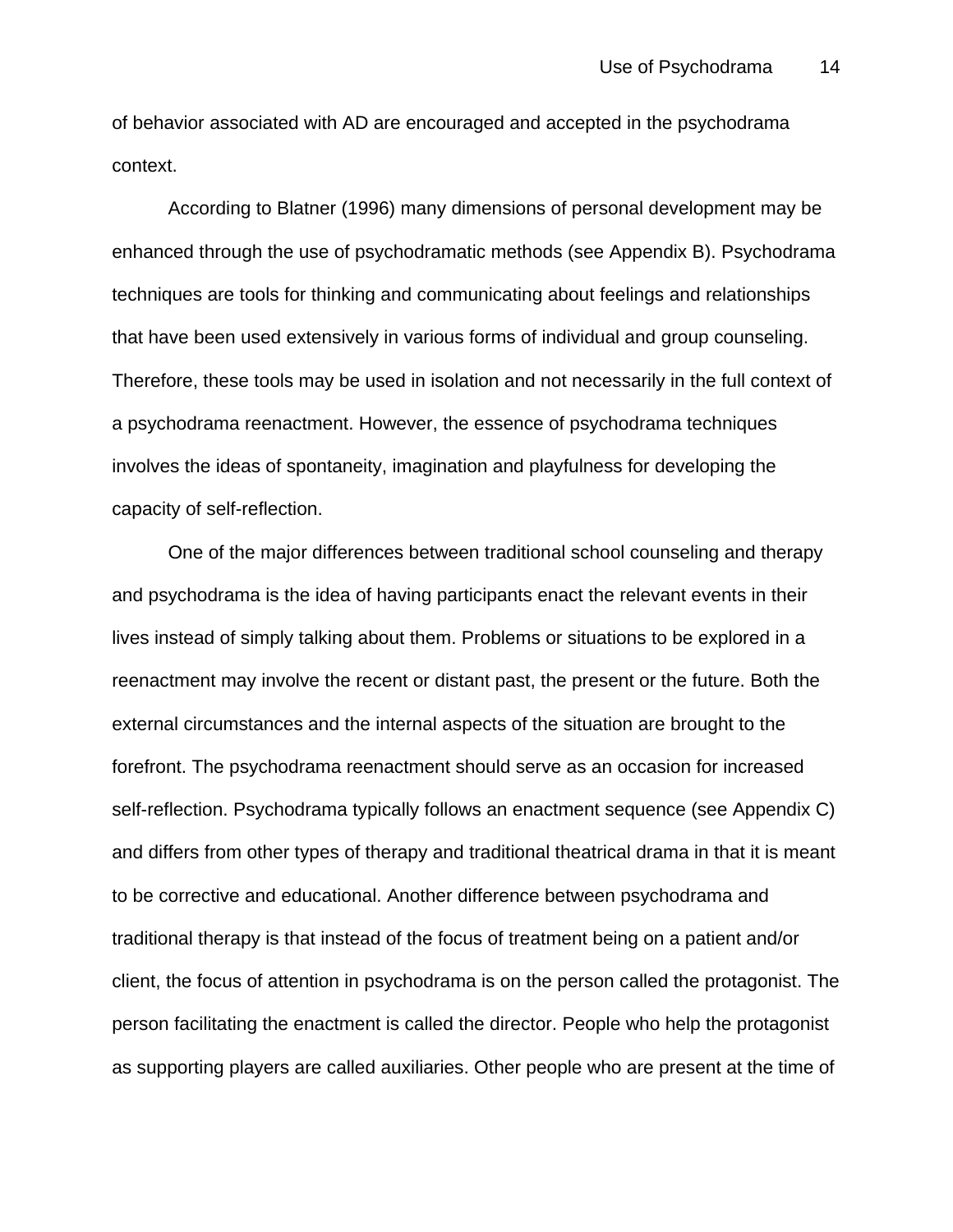enactment are referred to as the audience. The location for the psychodrama exploration is referred to as the stage, but may be any appropriate working location.

The protagonist is the term for the role of the individual who is seeking to work out problems, gain insight, or to develop an alternative response pattern. Usually the protagonist's experiences or needs become the central focus of the group process. Protagonists take on single or multiple roles, representing not just himself but any other person or thing of significance in the protagonist's life.

The director in psychodrama is the facilitator of the exploratory process. The director is usually the group's leader and may be a teacher, the school counselor, or the school psychologist, etc. Since the director is key in orchestrating the multiple aspects of the enactment, he or she should be appropriately trained with a background in the various techniques. The auxiliaries provide the protagonist the opportunity to interact spontaneously with people who take an active part in the scene that is being reenacted. An auxiliary may be thought of as a "supporting player" in the enactment.

The audience in a psychodrama is not on stage as are the protagonist, the director, and the auxiliaries, but serve as witnesses to the process. The audience is not allowed to share their thoughts about the protagonist's psychological dynamics, but they are told "tell us what there is in your life that responds to the psychodrama you have just witnessed". Whether an audience is used or the size of the audience is the option of the director.

The stage of psychodrama is the place of enactment. It is often helpful to set aside a special area or room where the enactments are conducted rather than it being a location of ongoing group therapy. Since the stage can be a formal or informal place, it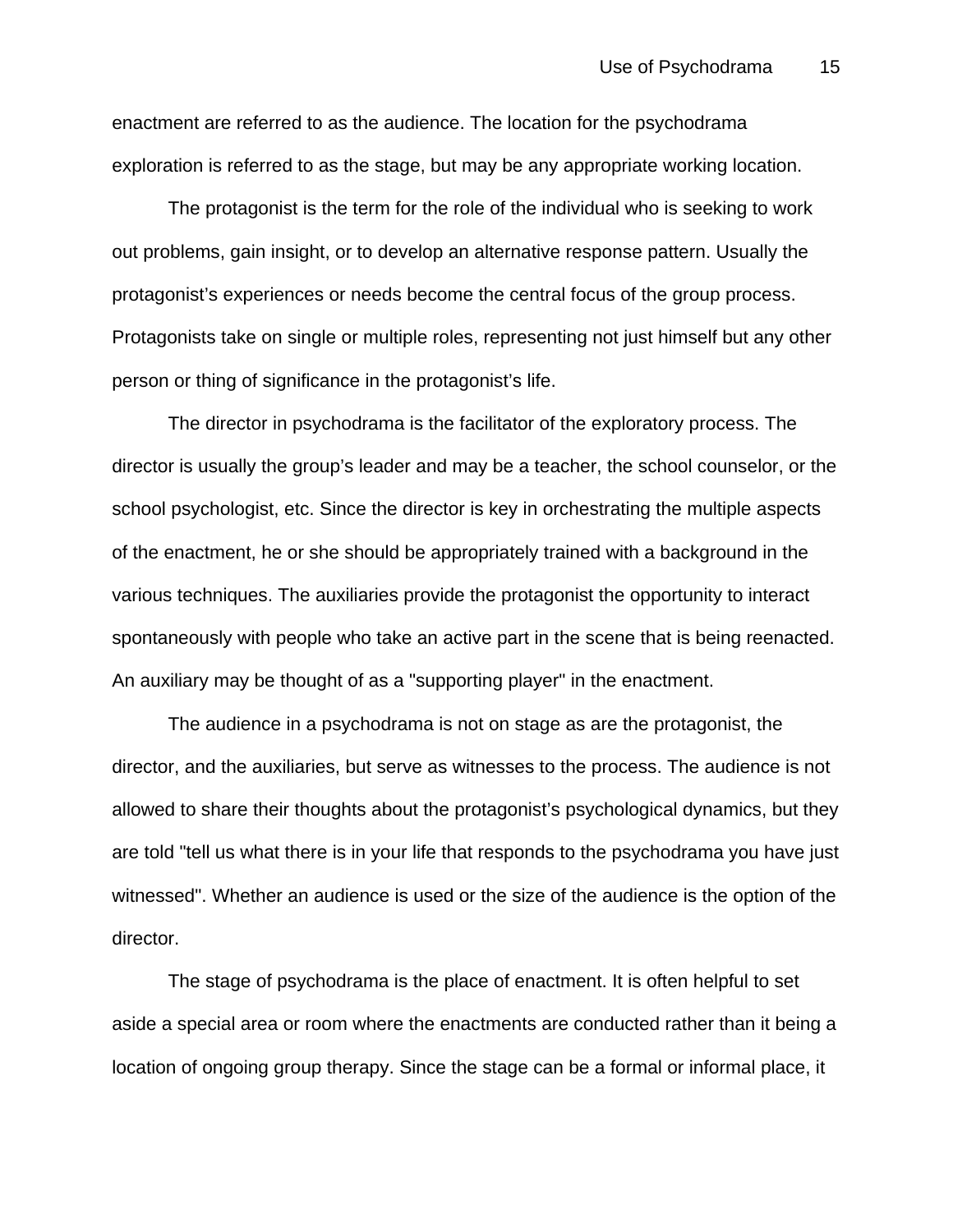is most important that a space be designated for the experience, regardless of location and/or equipment.

The specific techniques used in the psychodrama process have been integrated into a wide variety of therapeutic modalities. However, several techniques appear particularly useful in working with AD individuals (see Appendix D). These techniques are often less sophisticated and more likely to be an existing skill of the director or facilitator. In addition, various techniques can be utilized within a group therapy (i.e., "Breaking In", "Double", "Ego Building", "Role Reversal", "Shared Secrets", etc.) or individual one-one-one counseling context (i.e., "Coaching, "Empty Chair, "Monodrama", "Role Presentation, "Puppets", etc.)

Within a group therapy context, membership composition is often based on sharing the same difficulty or issue. In the case of students with AD, however, they may benefit the most from reenacting various situations with non-AD members serving as auxiliaries in the group. Given their impairments in social interaction, psychodrama enactments conducted solely by AD individuals may be less effective in correcting and/or acquiring appropriate social skills. Non-AD auxiliaries may be better able to model desired behaviors, provide their AD peers with authentic, real-life reactions to scenarios, and assist them in generating optimal solutions to social dilemmas. In addition, their feedback and support can enable AD students to readily generalize these skills to other contexts. For non-AD students, their participation can result in enhanced understanding and tolerance for their AD peers.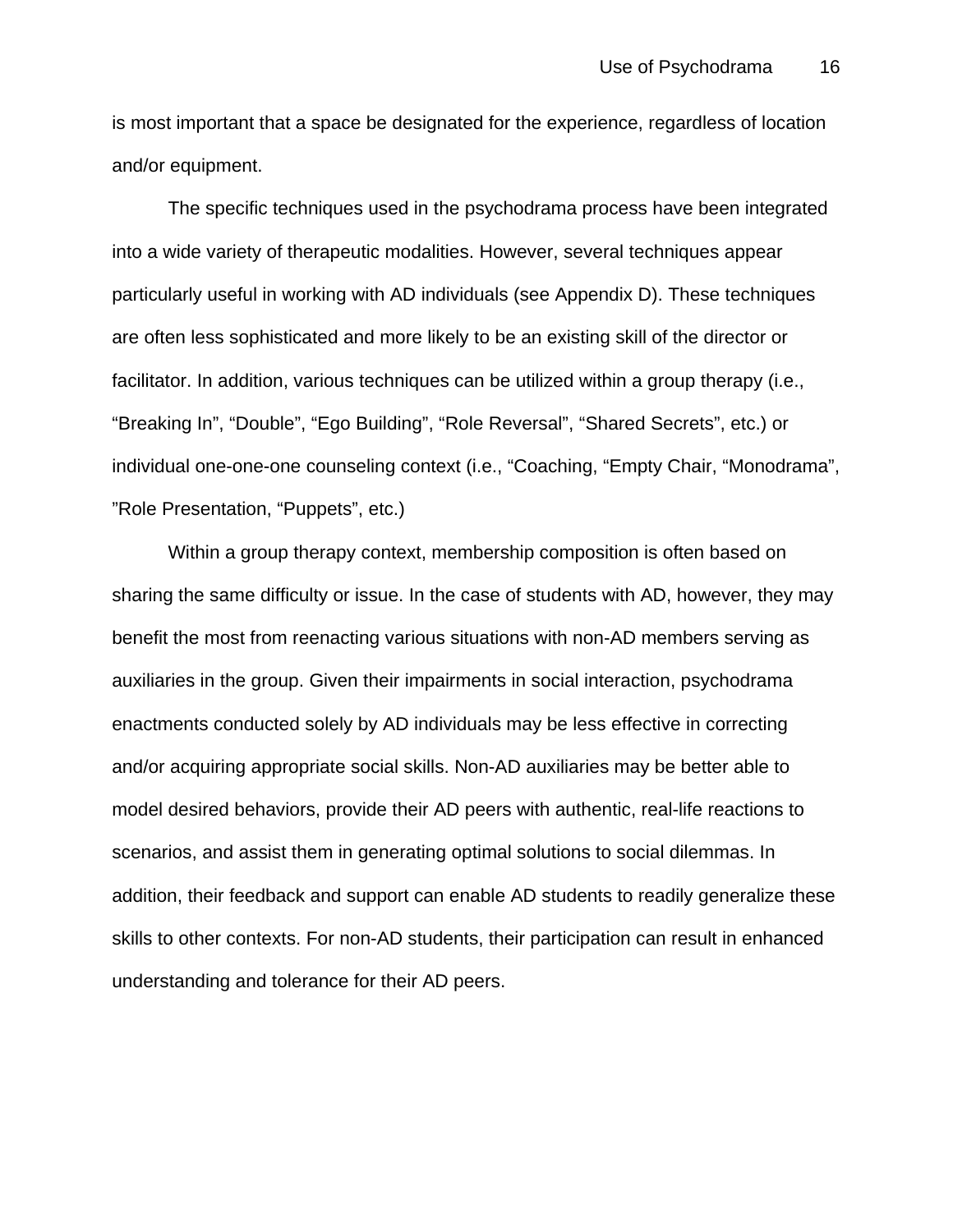### Implications for Practice

At present, an ever-increasing number of children are being identified as having Asperger's Disorder (Safran, 2001). Just as important as the increased prevalence of the disability is the fact that school counselors, school psychologists and other educational professionals are quickly discovering the challenges of serving these children effectively. In accordance with Section 504 of the Rehabilitation Act of 1973, students with AD are afforded accommodations as related to their needs (Maag & Katslyannis, 2000). In determining the "least restrictive environment" for most of these students, they usually end up spending the majority, if not all, of their educational hours in the general education setting. Therefore, one challenge lies in training teachers to be sensitive and active in meeting the needs of this distinct population. Furthermore, the placement of AD students in regular education classrooms means that they will share space and experiences with students who are developing and achieving in what is considered a more normal fashion. These non-AD peers can, at times, have limited tolerance for the AD students who fail to understand and follow the often complex and unstated rules of the classroom and school (Myles & Simpson, 2001). One considerable role for school counselors may also involve advocating the importance of tolerance, understanding, and acceptance of individual differences (Jacob & Hartshorne, 2003; Thomas & Grimes, 2002). The use of psychodrama techniques can be instrumental in this endeavor. By encouraging the involvement of both teachers and peers of AD students in the psychodrama process, further understanding and acceptance of AD children may be easily achieved.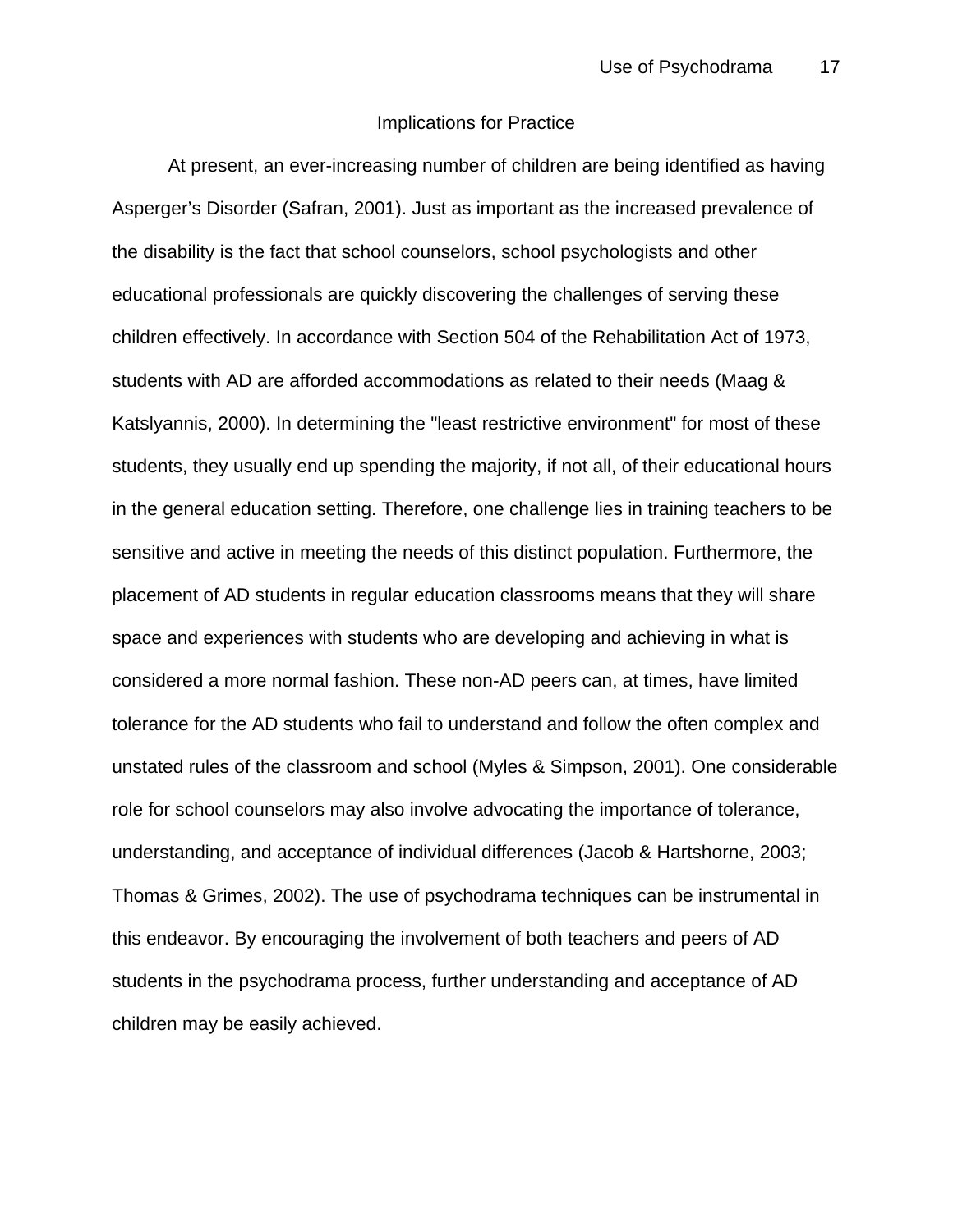School counselors must also keep in mind that there will not be a single effective practice applicable for all children and adolescents with AD. Students with this complex disorder have needs that can be addressed effectively only when trained professionals apply a variety of appropriate research-based interventions in an individualized manner (Myles & Simpson, 2001). Not only must these methods address the multiple domains (social, behavioral, and academic) related to AD (Jacob &Hartshorne, 2003; Thomas & Grimes, 2002), they should also promote generalization in other contexts, and involve real-life application. It is only through these practices that we can endeavor to meet the needs of these very special children, and in so doing, ensure their success at school, at home, and in life.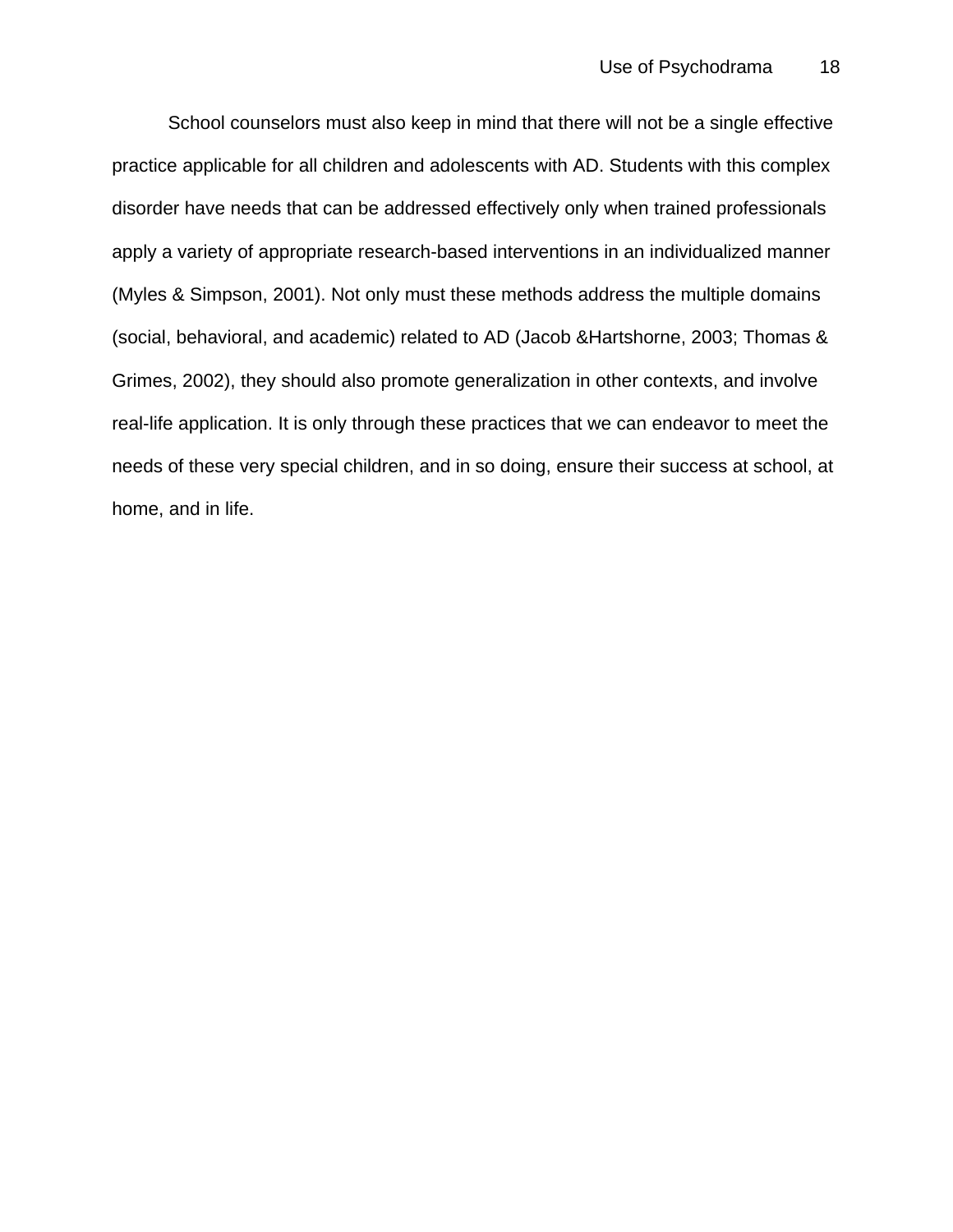#### References

- American Psychiatric Association. (2000). *Diagnostic and statistical manual of mental disorders* (4th ed., text revision). Washington, DC: Author.
- Attwood, T. (1998). *Asperger's syndrome: A guide for parents and professionals.* London, UK: Jessica Kingsley Publishers.
- Barnhill, G. P. (2001a). Social attributions and depression in adolescents with Asperger Syndrome. *Focus on Autism and Other Developmental Disabilities, 16,* 46-53.
- Barnhill, G. P. (2001b). What is Asperger Syndrome? *Intervention in School and Clinic, 36,* 259-265.
- Barnhill, G. P. (2001c). What's new in AD research: A synthesis of research conducted by the Asperger Syndrome Project. *Intervention in School and Clinic, 36,* 300- 305.
- Barnhill, G. P., Cook, K. T., Tebbenkamp, K., & Myles, B. S. (2002). The effectiveness of social skills intervention targeting nonverbal communication for adolescents with Asperger Syndrome and related pervasive developmental delays. *Focus on Autism and Other Developmental Disabilities, 17,* 112-118.
- Bauminger, N. (2002). The facilitation of social-emotional understanding and social interaction in high-functioning children with Autism: Intervention outcomes. *Journal of Autism and Developmental Disorders, 32,* 283-298.
- Blatner, A. (2000). *Foundations of psychodrama* (4<sup>th</sup> ed.). New York: Springer Publishing.
- Blatner, A. (1996). *Acting-in: Practical applications of psychodrama methods* (3<sup>rd</sup> ed.). New York: Springer Publishing.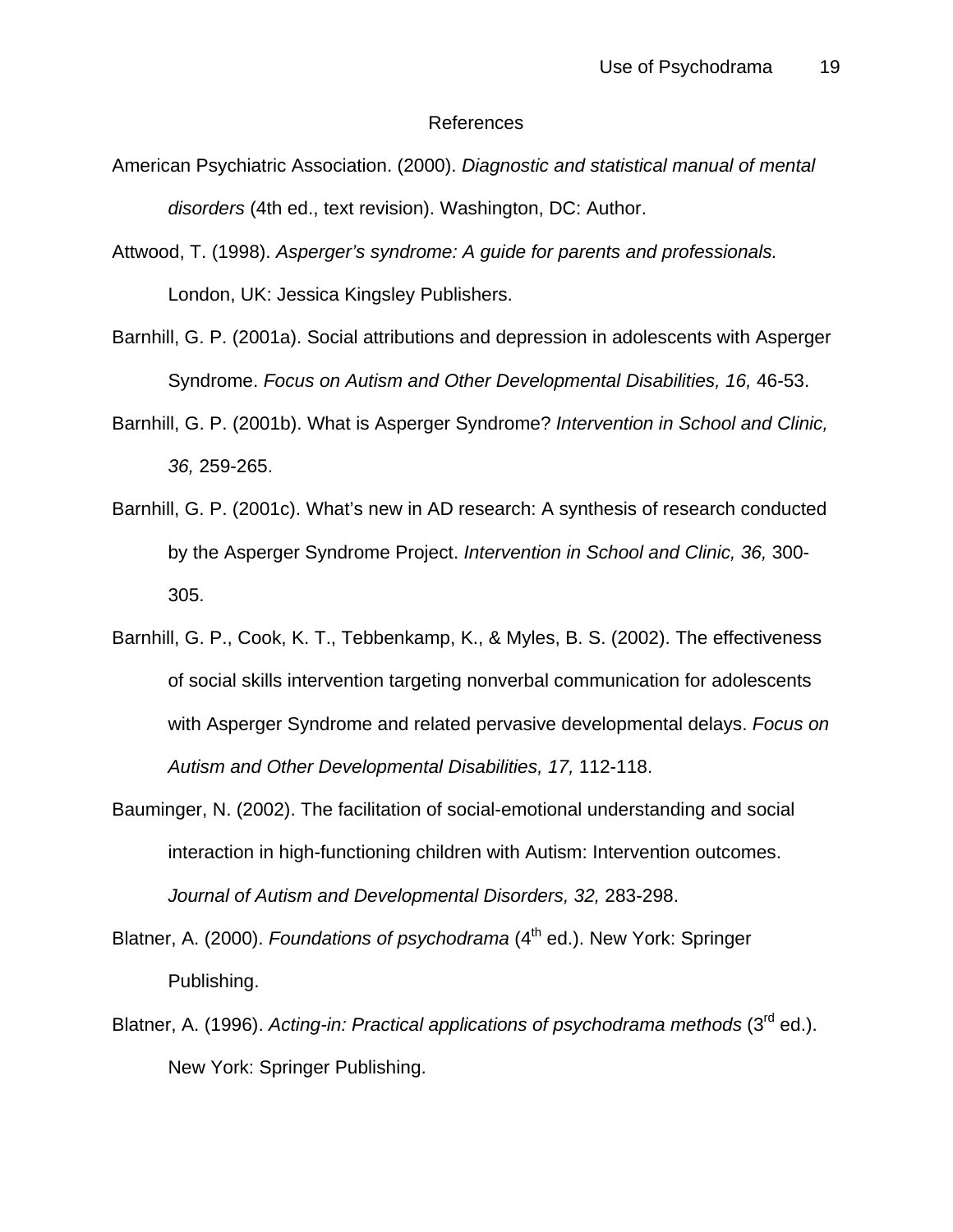- Bock, M. A. (2001). SODA strategy: Enhancing the social interaction skills of youngsters with Asperger Syndrome. *Intervention in School and Clinic, 36,* 272-278.
- Brownell, M. T., & Thomas, C. (2001). Understanding the Autism spectrum: What teachers need to know. *Intervention in School and Clinic, 36,* 293-299.
- Channon, S., Charman, T., & Heap, J. (2001). Real-life-type problem-solving in Asperger's Syndrome. *Journal of Autism and Developmental Disorders, 31,* 461- 469.
- Chin, H. Y. & Bernard-Opitz, V. (2000). Teaching conversational skills to children with Autism: Effect on the development of a theory of mind. *Journal of Autism and Developmental Disorders, 30,* 569-583.
- Church, C., Alisanski, S., & Amanullah, S. (2000). The social, behavioral, and academic experiences of children with Asperger Syndrome. *Focus on Autism and Other Developmental Disabilities, 15,* 12-20.
- Gutstein, S. E. (2002). *Relationship development intervention with young children: Social and emotional development activities for Asperger Syndrome, Autism, PDD, and NLD.* Philadelphia, PA: Jessica Kinsley Publishers.
- Hewetson, A. (2002). *The stolen child: Aspects of Autism & Asperger Syndrome.* Westport, CN: Bergin & Garvey.
- Jacob, S., & Hartshorne, T. (2003). *Ethics and law for school psychologists* (4<sup>th</sup> ed.). New York: John Wiley & Sons, Inc.
- Klin, A., Volkmar, F. R., & Sparrow, S. S. (Eds.). (2000). *Asperger Syndrome.* New York: Guilford Press.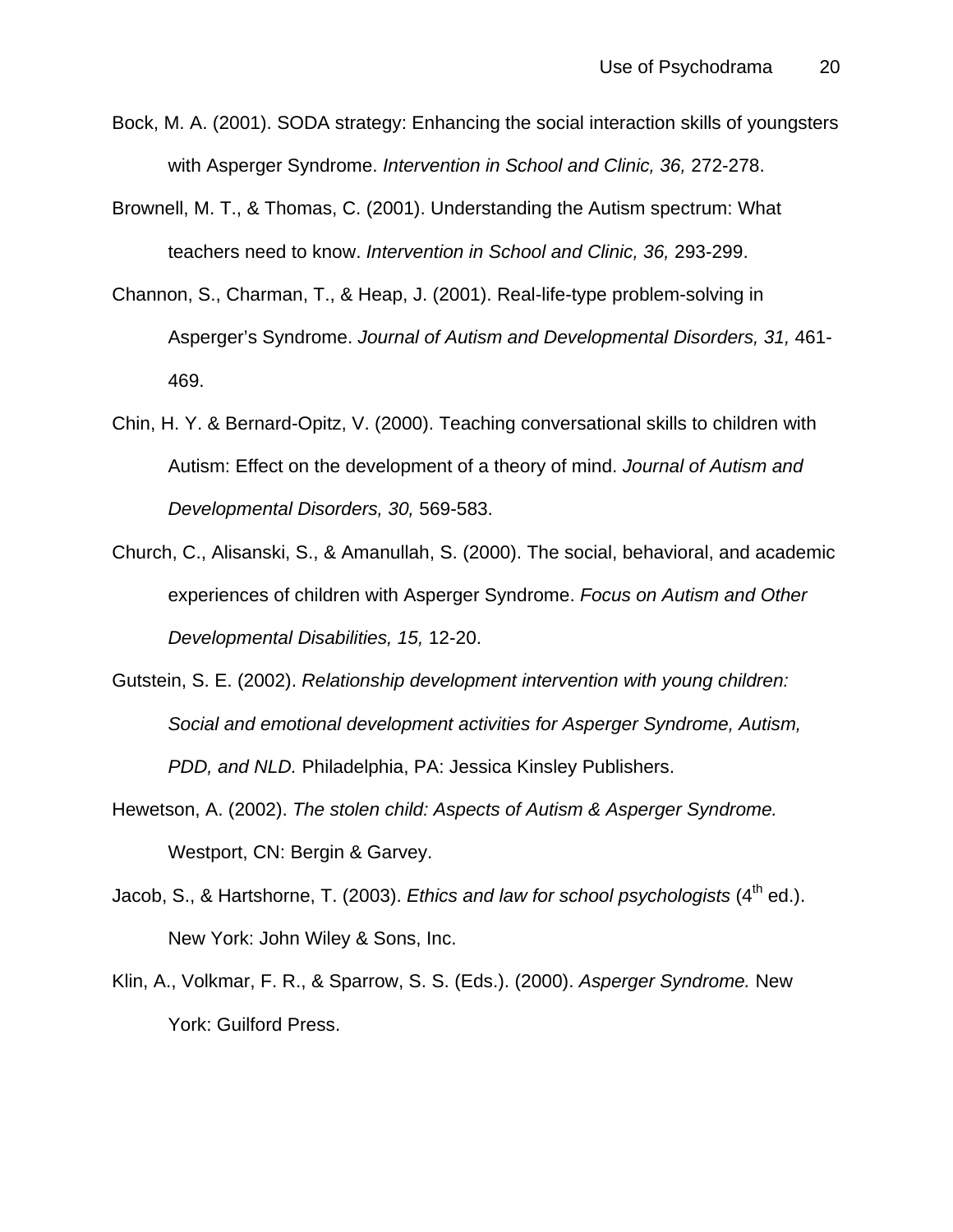Lamarine, R. J. (2001). Asperger Syndrome: Advice for school personnel. *Preventing School Failure, 45,* 148-152.

Leveton, E. (1992). *A clinician's guide to psychodrama.* New York: Springer Publishing.

- Maag, J. W., & Katslyannis, A. (2000). Recent legal and policy developments in special education. *NASP Bulletin, 84,* 1-8.
- Marks, S. U., Schrader, C., & Levine, M. (1999). Social skills for social ills: Supporting the social skills development of adolescents with Asperger's Syndrome. *Teaching Exceptional Children, 32,* 56-61.

Moreno, J. L. (1946). *Psychodrama (Vol.1).* Beacon, NY: Beacon House.

- Myles, B. S., & Simpson, R. L. (1998). *Asperger Syndrome: A guide for educators and parents.* Austin, TX: Pro-Ed.
- Myles, B. S., Barnhill, G. P., & Hagiwara, T. (2001). A synthesis of studies on the intellectual, academic, social/emotional and sensory characteristics of children and youth with Asperger Syndrome. *Education and Training in Mental Retardation and Developmental Disabilities, 36,* 304-311.
- Myles, B. S., & Simpson R. L. (2001). Effective practices for students with Asperger Syndrome. *Focus on Exceptional Children, 34,* 1-14.
- Neihart, M. (2000). Gifted children with Asperger's Syndrome. *Gifted Child Quarterly, 44,* 222-230.
- Safran, J. S. (2002). Supporting students with Asperger's Syndrome in general education. *Teaching Exceptional Children, 34,* 60-66.
- Safran, S. P. (2001). Asperger Syndrome: The emerging challenge to special education. *Exceptional Children, 67,* 151-160.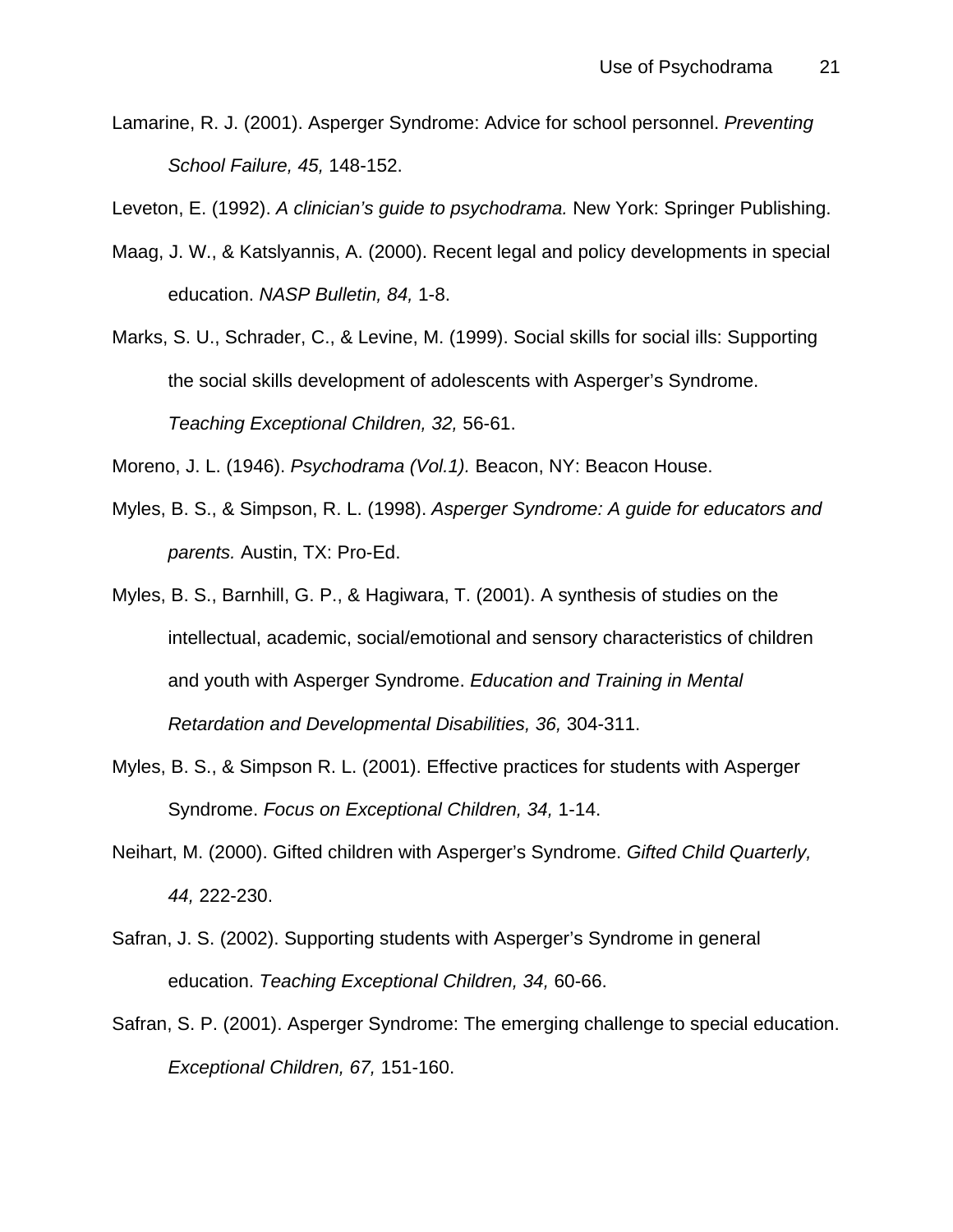Thomas, A., & Grimes, J. (Eds.). (2002). *Best practices in school psychology- IV.* Bethesda, MD: National Association of School Psychologists.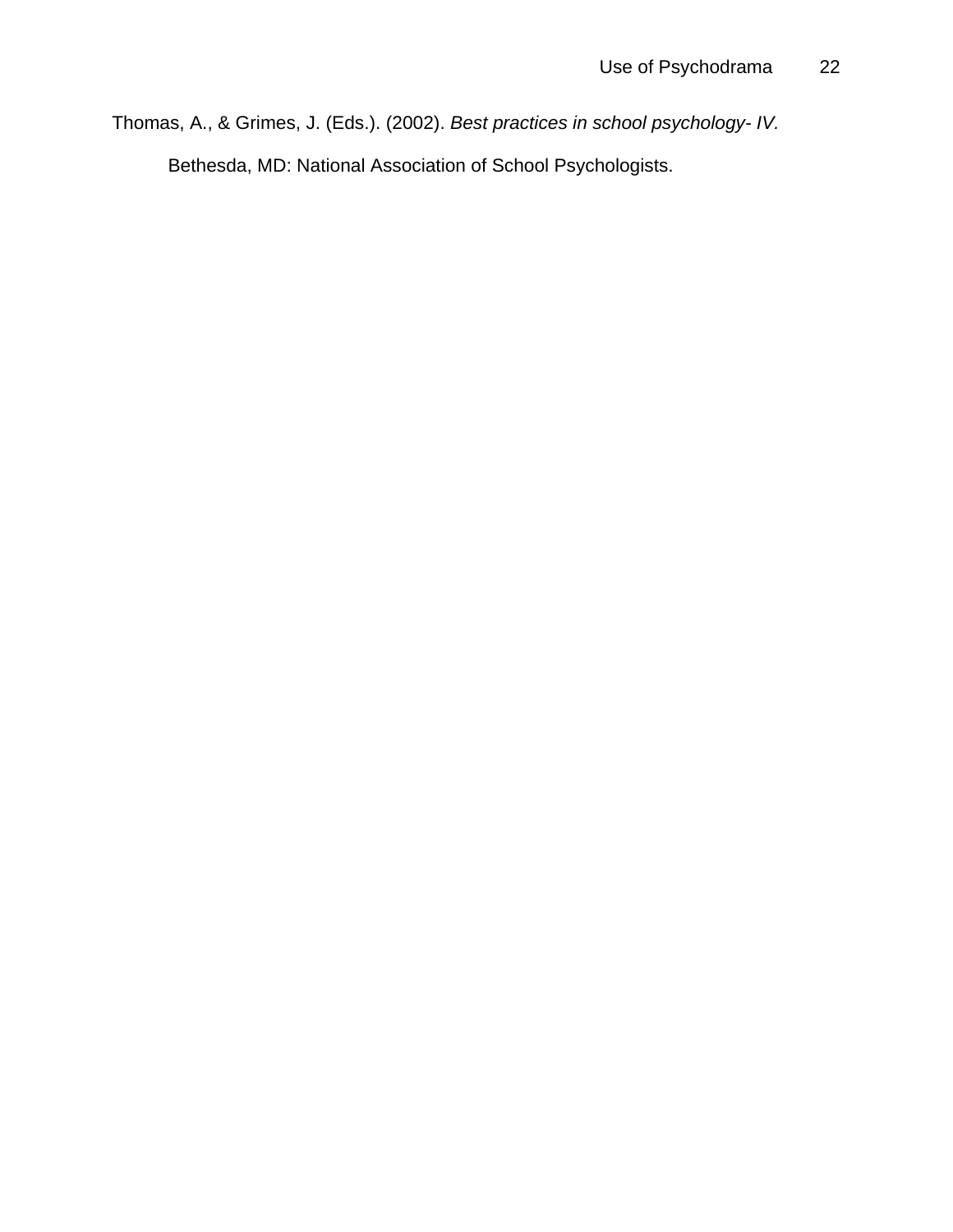## Appendix A

## *DSM-IV-TR Diagnostic Criteria for Asperger Disorder*

- A. Qualitative impairment in social interaction, as shown by a minimum of two of the following:
	- 1. Significant impairment in use of nonverbal behavior, such as social interaction gestures, facial expressions, eye-to-eye contact, and body postures.
	- 2. Inability to form and maintain developmentally appropriate relationships with peers.
	- 3. Failure to spontaneously seek out others for interactions, such as by sharing interests, achievements, and so forth.
	- 4. Difficulty with social or emotional reciprocity.
- B. Repetitive and restricted stereotyped patterns of behavior, activities, and interests, as shown by at least one of the following:
	- 1. Significant preoccupation with one or more stereotyped and restricted interests whose focus or intensity makes it abnormal.
	- 2. Significant manifestation of nonfunctional routines or inflexible adherence to rituals.
	- 3. Repetitive and stereotyped motor movements, such as complex whole-body movements, or hand or finger flapping or twisting.
	- 4. Significant and persistent preoccupation with parts of objects.
- C. Clinically significant social, occupational, or other functioning impairment.
- D. Absence of a clinically significant general language delay.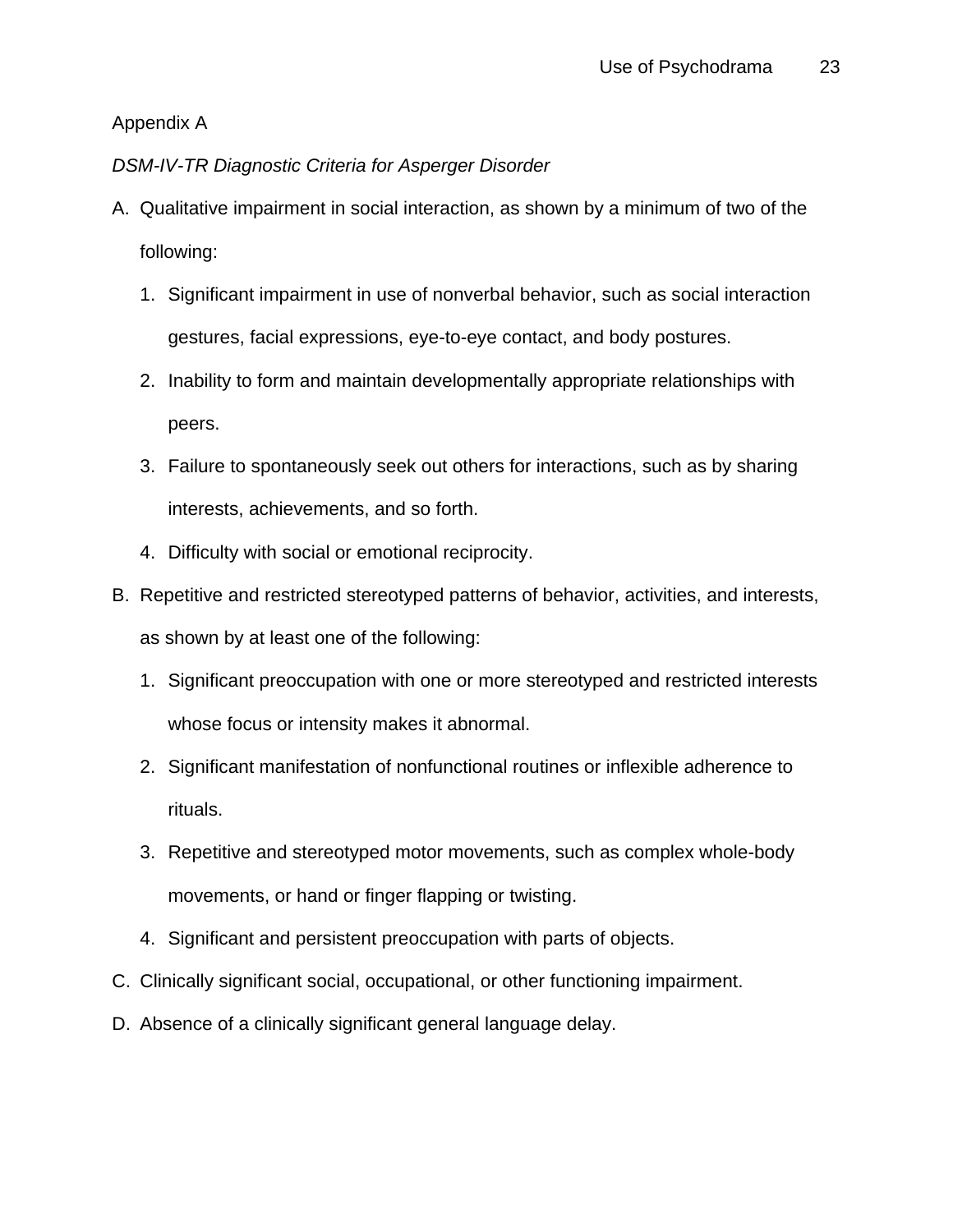- E. Absence of a clinically significant delay in cognitive development or in development of age-appropriate adaptive behavior (other than social interaction), self-help skills, and childhood curiosity about the environment.
- F. Failure to meet diagnostic criteria for schizophrenia, or for other types of pervasive developmental disorders.

American Psychiatric Association. (2000). *Diagnostic and statistical manual of mental disorders* (4th ed., text revision). Washington, DC: Author.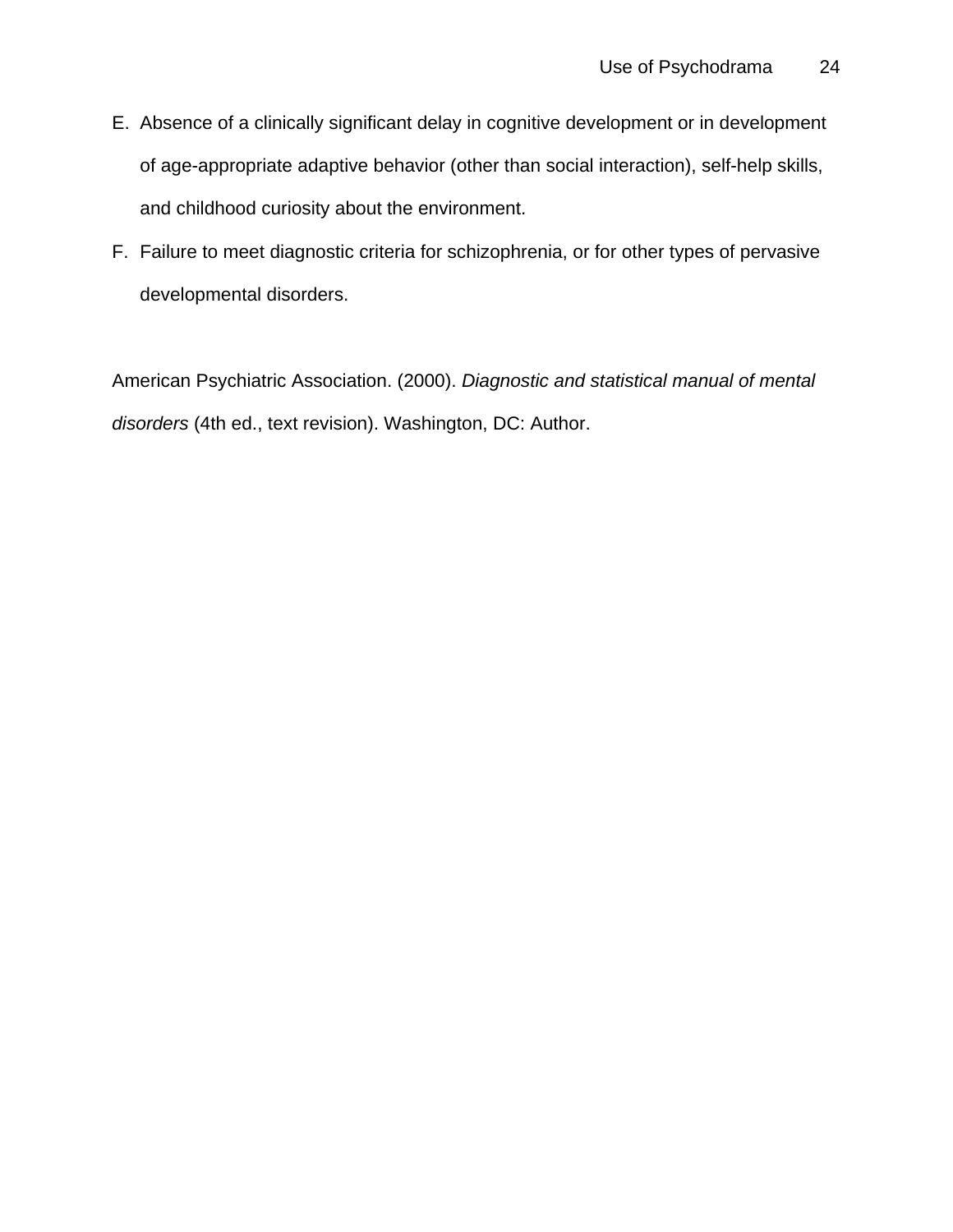# Appendix B

*Dimensions of Personal Development that May be Enhanced Through the* 

# *Use of Psychodramatic Methods*

- A. Self-awareness
	- 1. Clarification of inner feelings, goals, strengths, weaknesses, needs, fears
	- 2. Growth of a wider role repertoire, more realistic body image, awareness of one's own interpersonal style, habitual responses
	- 3. Sense of responsibility and ego boundaries strengthened
- B. Interpersonal skills
	- 1. Greater capacity for trust, autonomy, initiative, self-disclosure, self-assertion
	- 2. Increased awareness of other people's weaknesses, fears, needs,

temperamental differences

- 3. Knowledge of some common interactional and semantic communication difficulties; ability to express oneself congruently and clearly
- 4. The ability to listen, empathize, with less distortion
- C. Value systems
	- 1. Philosophy of life, some idea about the meaning of one's own death, significance of life, relations with spiritual concerns, engagement in nonrational experiences, meditation
- D. Spontaneity
	- 1. Playfulness, improvisation, participation in art, song, dance, drama, humor, wonder
- E. Sensory-awakening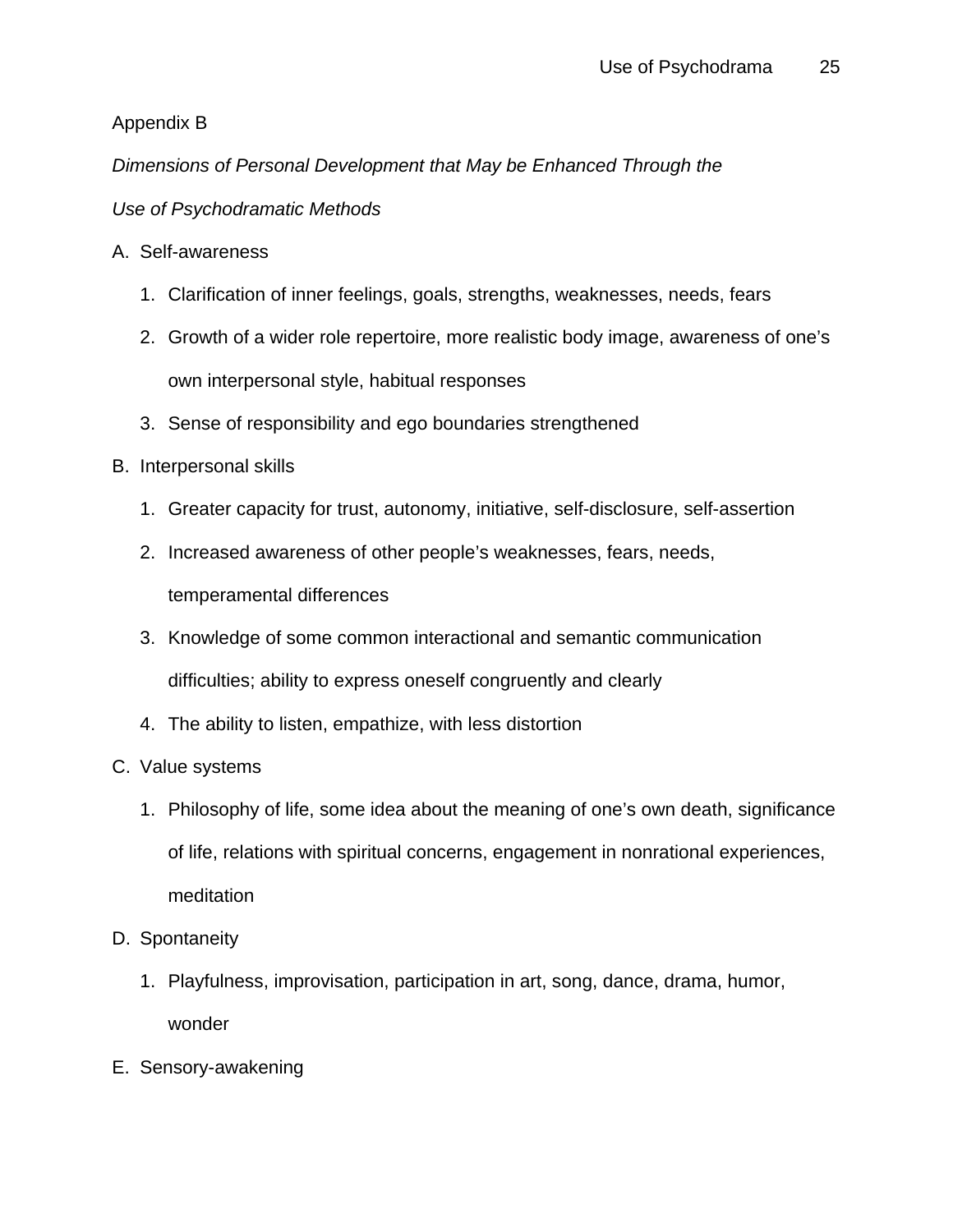- 1. Body movement, sense of rhythm, points of balance, appropriate use of touch and sensuality
- F. Imagination
	- 1. Cultivation of skills in using associations, dreams, symbols, images, guided fantasy, intuition, storytelling in personal growth

Adapted from Blatner, A. (1996). *Acting-In: Practical applications of psychodramatic methods* (3<sup>rd</sup> ed.). New York: Springer Publishing.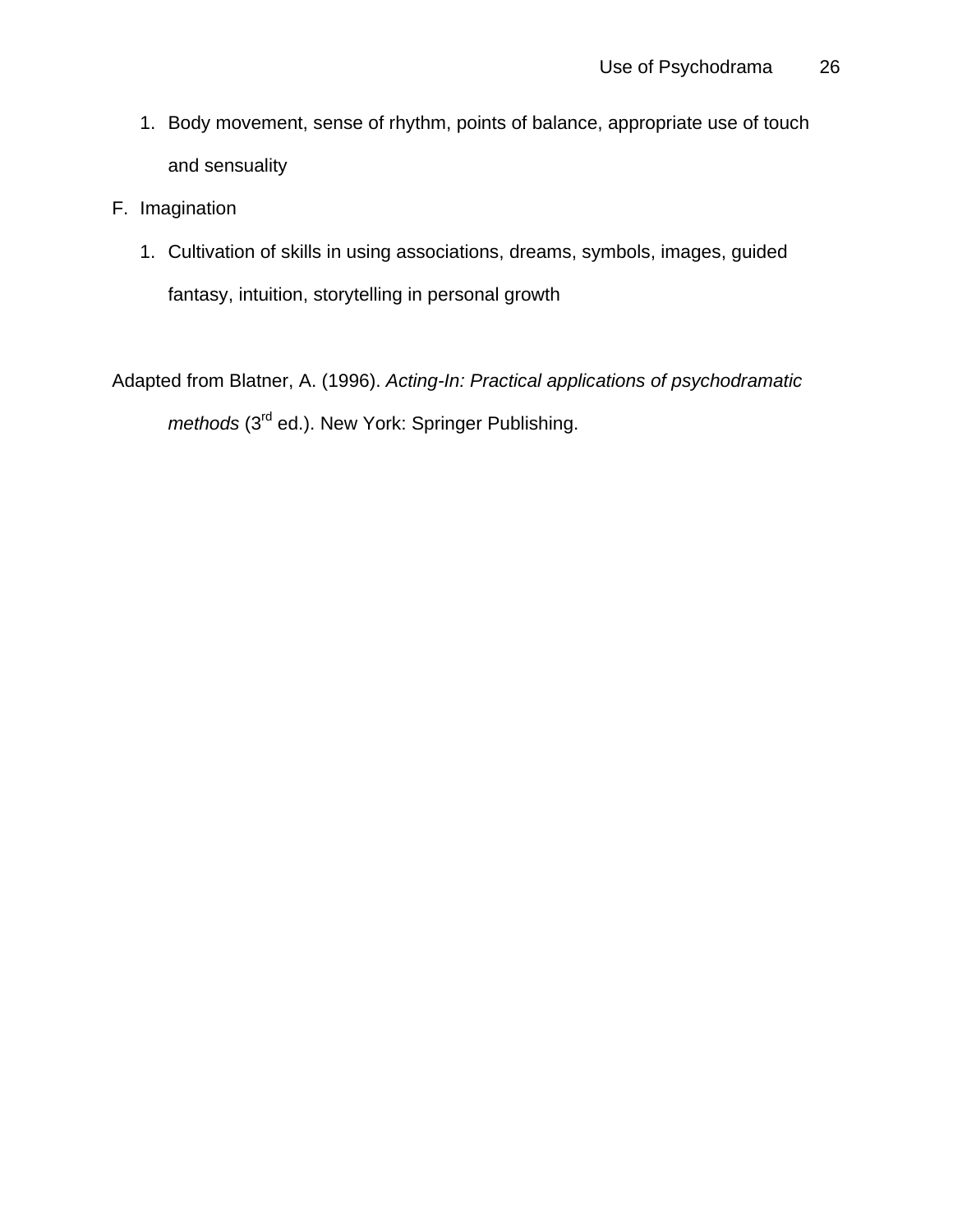# Appendix C

*An Outlined Description of a Typical Psychodramatic Enactment* 

# A. The Warm-up

- 1. The director warms herself up.
- 2. The group discusses goals, roles, time arrangements, etc.
- 3. Getting acquainted; exercises are used that introduce group members to each other.
- 4. The director leads the group in exercises that build group cohesion and spontaneity.
- 5. A theme of common interest to the group or to the individual emerges.
- 6. One of the group members is selected to be the protagonist, who will enact his own or the group's issue.
- B. The Action
	- 1. The director brings the protagonist to the stage, where the problem is briefly discussed.
	- 2. The conflict is redefined in terms of a concrete example one that could be enacted.
	- 3. The director helps the protagonist to describe the setting in which a specific action occurs, thus "setting the stage."
	- 4. The protagonist is instructed to play the scene as if it were occurring in the "here and now."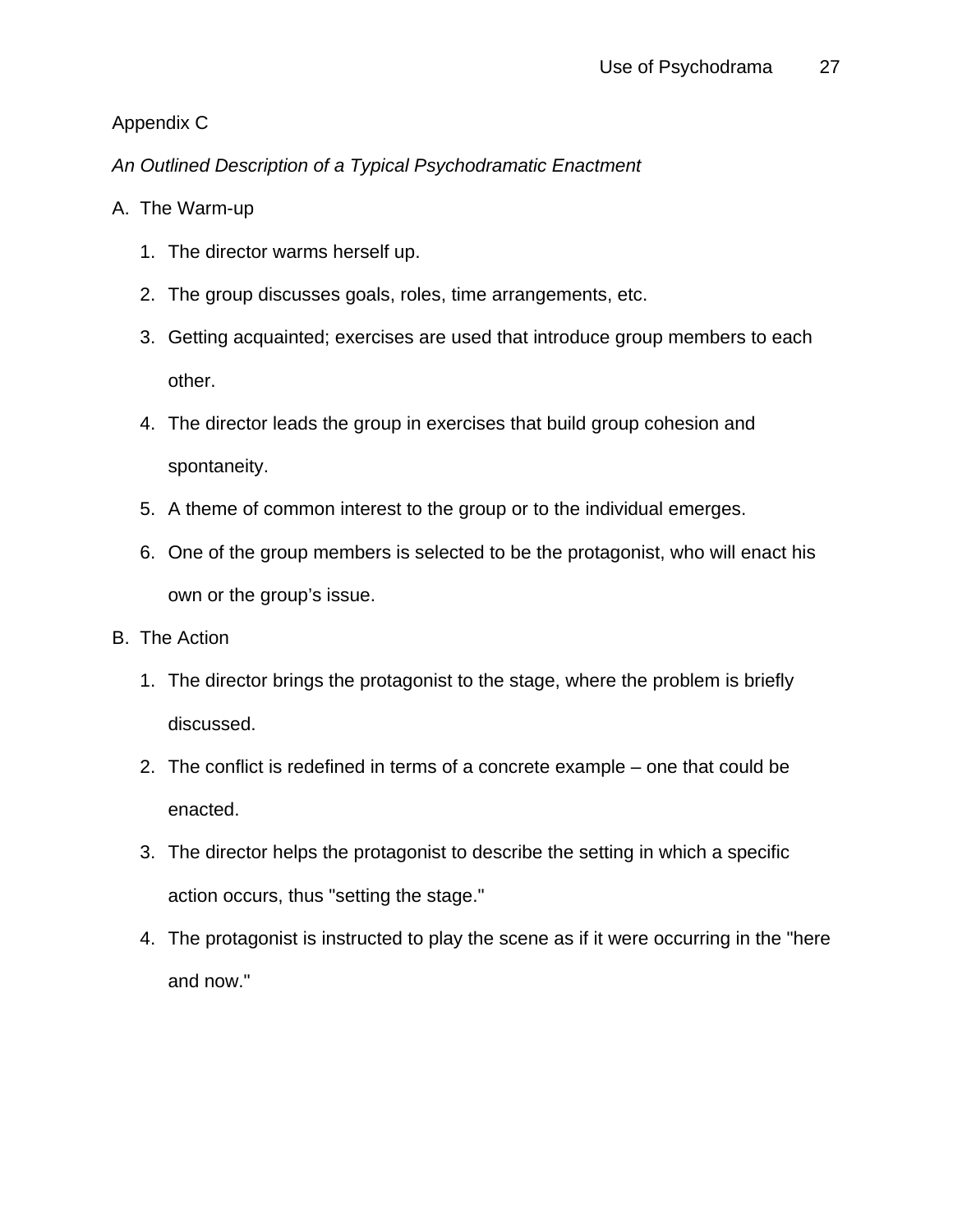- 5. The director has other members of the group play the parts of other significant figures in the protagonist's drama – these people then become the auxiliary egos.
- 6. The opening scene is portrayed.
- 7. The director helps the auxiliary egos learn their roles by having the protagonist change parts with them (reverse roles).
- 8. The scene continues with the director introducing other psychodramatic techniques that function to elaborate on the feelings being expressed.
- 9. As the enactment unfolds, the director uses a variety of other techniques in order to explore different facets of the protagonist's experience.
- C. Working Through
	- 1. The protagonist is helped to develop other adaptive attitudinal and behavioral responses to his situation – this is called working through.
	- 2. Repeat role-playing of the conflict, with the protagonist trying a different approach with each attempt.
	- 3. Modeling by other group members, to show how they would deal with the problem.
	- 4. Role reversal between the protagonist and his auxiliary egos the other figures in his enactment – so that the protagonist can discover what behaviors might achieve the desired effect.
- D. Closure
	- 1. Following the main action, the director helps the protagonist to receive some supportive feedback from the other group members (audience).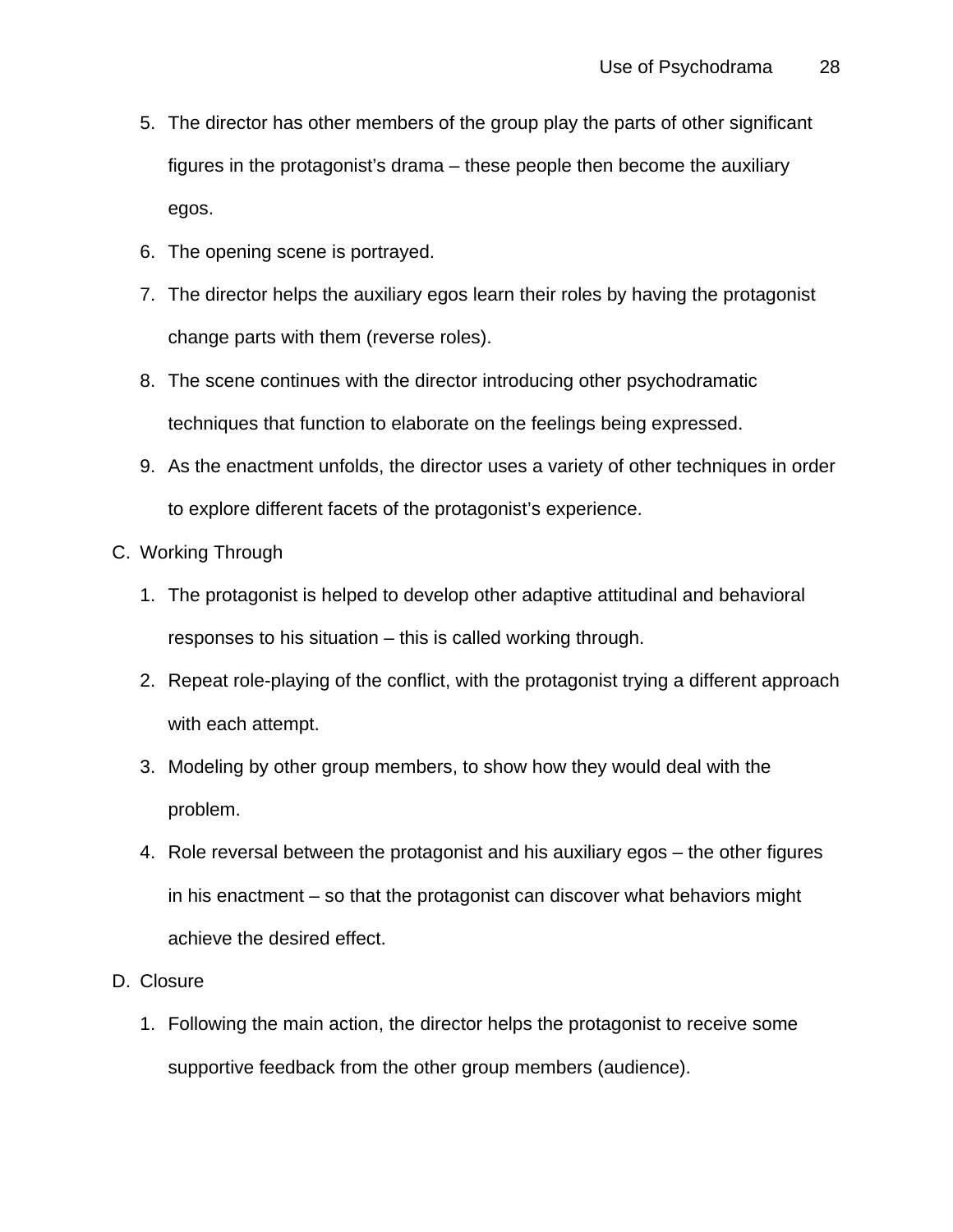- 2. The director encourages the group members to share with the protagonist their personal feelings related to the enactment.
- 3. The director may proceed to use a variety of supportive psychodramatic techniques.
- 4. Further discussion by the group follows.
- 5. Finally, the director moves toward terminating the experience by using a variety of closing techniques.

Adapted from Blatner, A. (2000). *Foundations of psychodrama* (4<sup>th</sup> ed.). New York: Springer Publishing.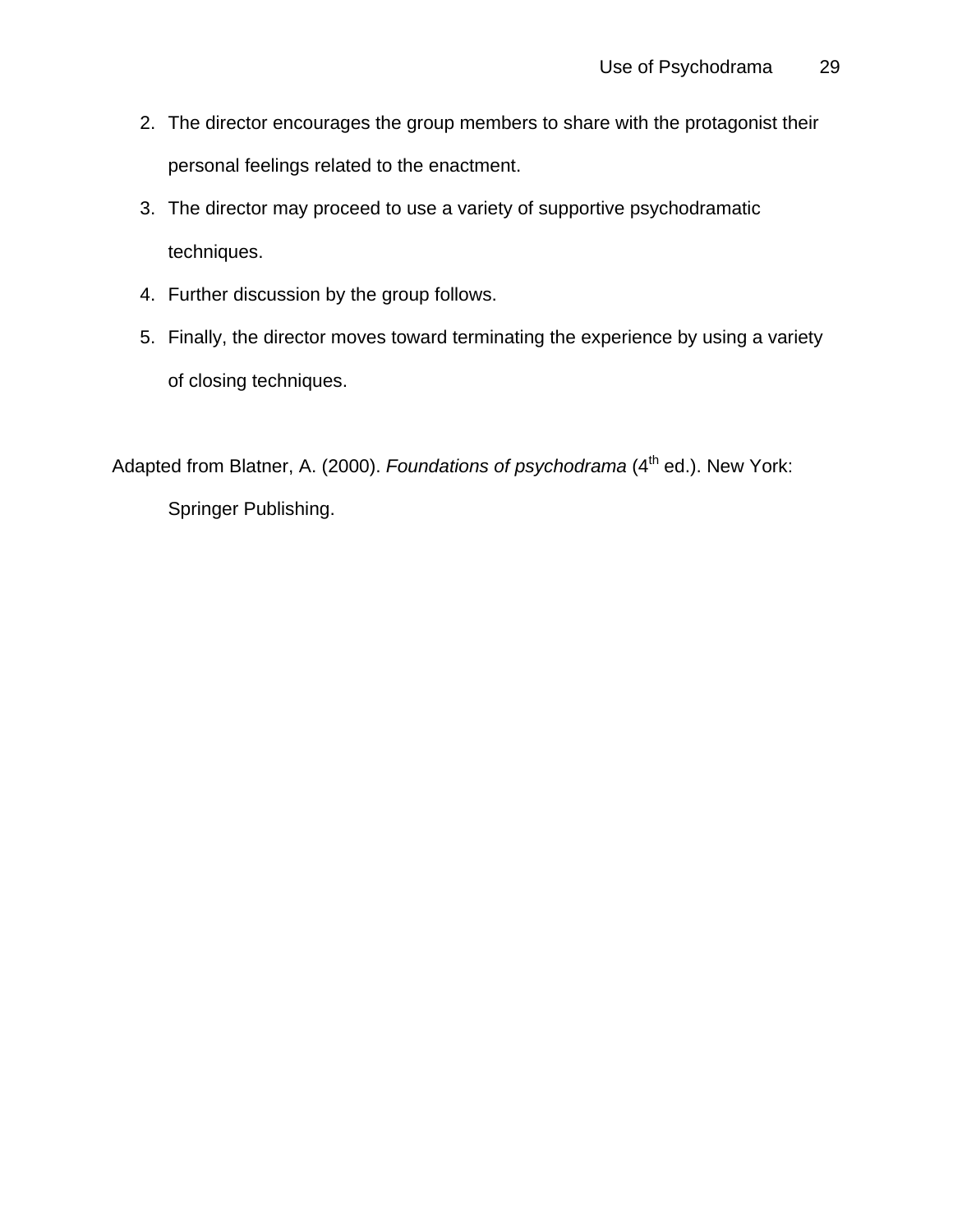### Appendix 4

### *Selected Psychodrama Techniques for Asperger's Disorder*

- Warm-up: A wide variety of techniques can be used to develop group cohesion, focus a group on its tasks, or create a special atmosphere. Warm-ups are a standard part of psychodrama and group therapy techniques.
- Advice Giving: The protagonist gives advice to an imagined significant other (e.g., a parent, a peer, a teacher) played by an auxiliary or in an empty chair.
- Amplification: The protagonist's softly spoken words are repeated loudly by a double or by the director. Or, the protagonist is encouraged to repeat with greater intensity any words softly spoken to give more feeling to an idea.
- Behind the Back: The protagonist goes to a corner of the room and turns away from the auxiliary. The auxiliary proceeds to discuss him as if he was not there.
- Breaking In: Protagonists portray their efforts to cope with feelings of isolation by trying to forcibly but not violently enter a circle of 6 to 8 auxiliary members who are facing inward and holding their arms together.
- Coaching: The director coaches the protagonist in variations of body posture, pitching of voice, role definition, etc.
- Cutting the Action: The enactment process is stopped whenever the director sees the participants who are out of role, blocked, or unable to continue. The phrase "freeze" may be used to indicate a need for minor adjustment with the participants holding their emotional positions and resuming as if nothing had interrupted them.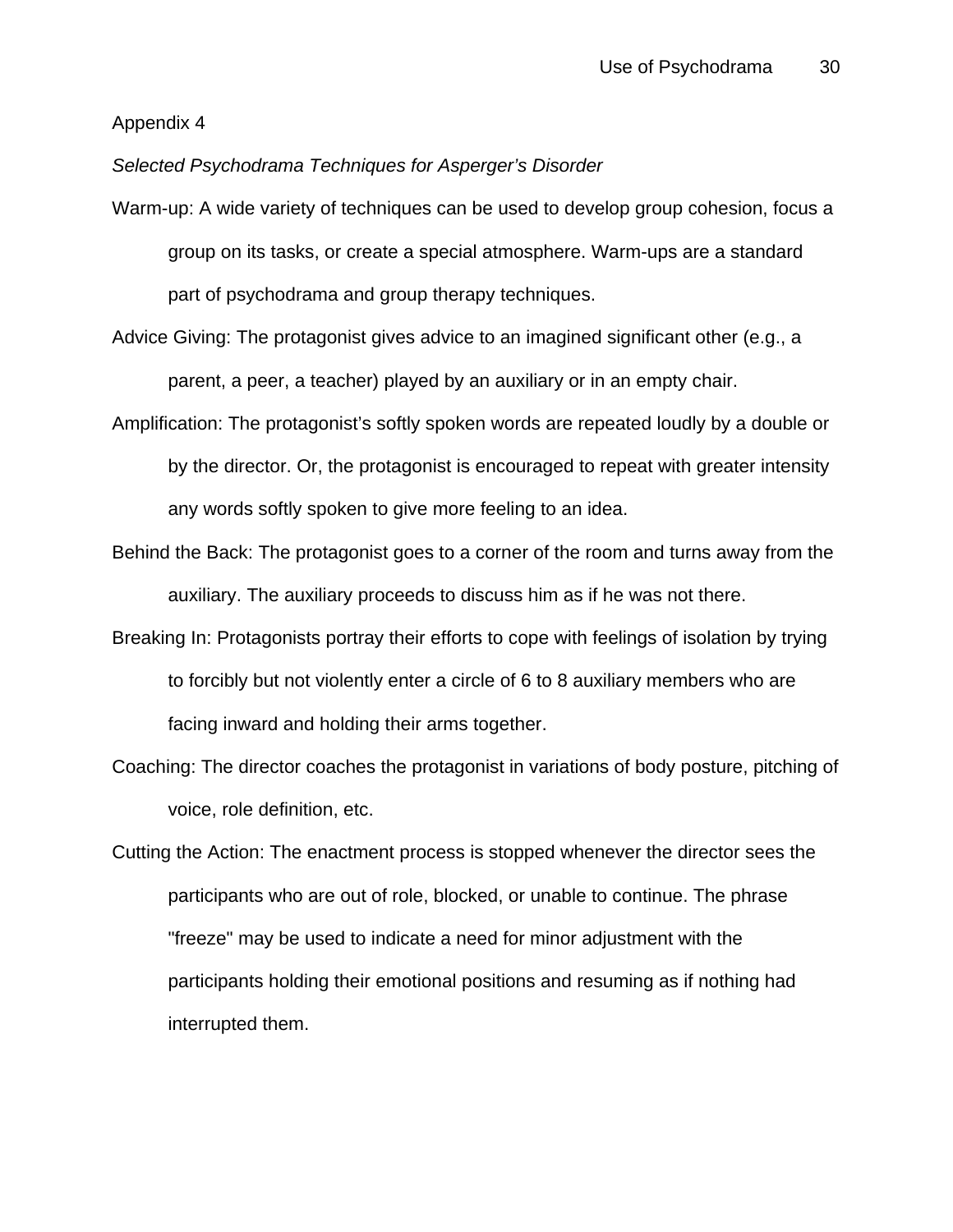- Dance and Movement: The protagonist may be encouraged or permitted to move nonverbally in a scene in order to express emotion more fully.
- De-roling: Auxiliaries or protagonists who are finishing an enactment are encouraged to disidentify themselves from the role being played. This is done by engaging in some sort of dramatic symbolic gesture such as brushing oneself off, or by a verbal statement.
- Directed Dialogue: This involves pairing up as a dyad with each person being given one or two phrases that may be said repeatedly with freedom to express individual variations in voice tone, gestures, etc.
- Double: The protagonist is joined by an auxiliary, whose role is to act as a support in presenting the protagonist's positions or feelings. The double generally stands aside and at a slight angle to the protagonist, to create a sense of an empathic bond or united front, in helping the protagonist to communicate ideas and feelings.
- Ego Building: An honest discussion of the protagonist is carried on by the auxiliary while the protagonist quietly faces the group and listens. The auxiliary focuses only on the positive qualities.
- Empty Chair: An empty chair represents another person that would play a complimentary role in the protagonist's enactment. This often allows for more spontaneous expression of emotions and ideas.
- Future Projection: A specific scene in the future is elaborated on and may include the most hoped for outcomes, the most feared events, exaggerated reactions, etc.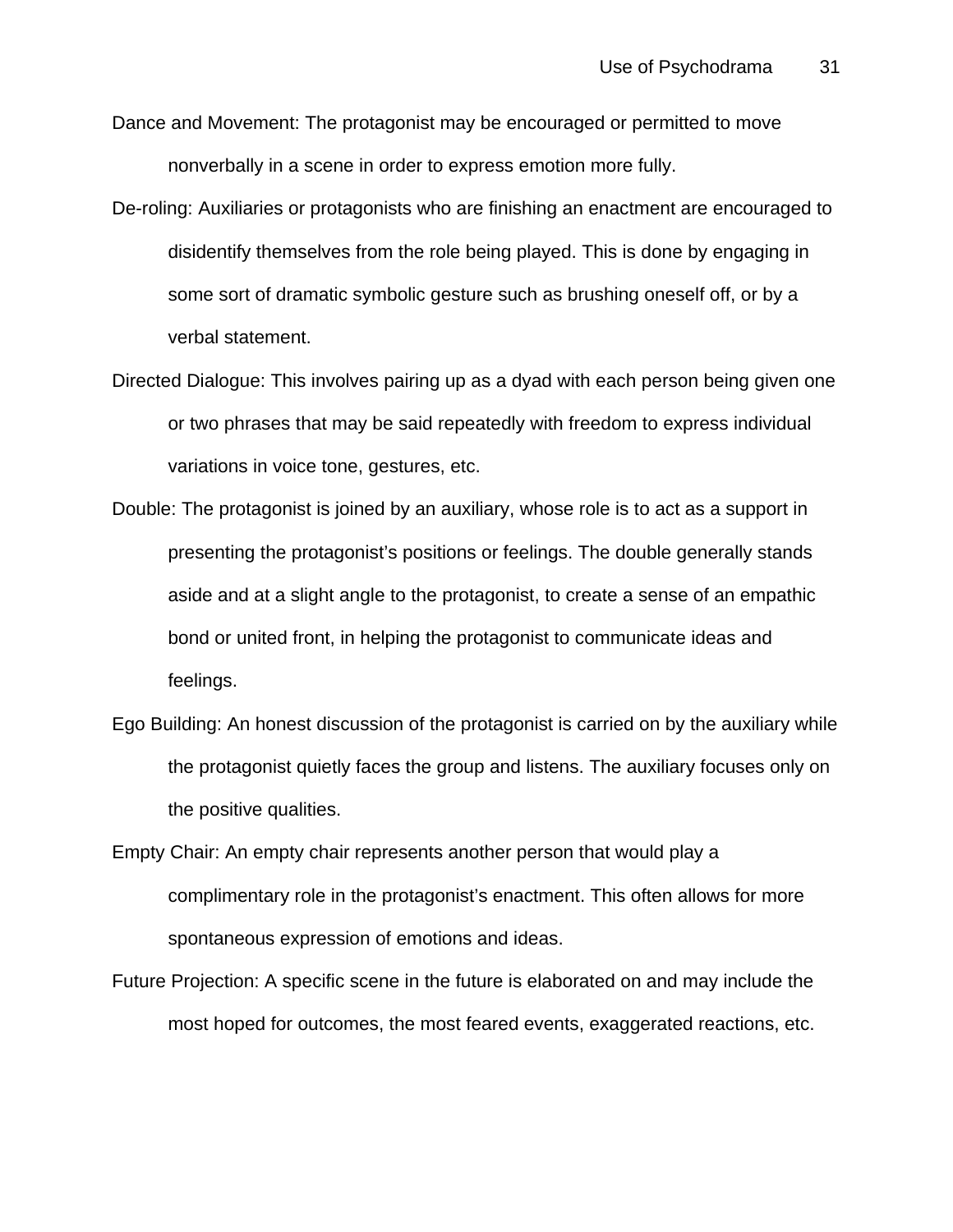- Goodbye Scenes: These are parts of the enactment that are used to complete unfinished business to process significant events and to bring closure.
- Idealizations: A protagonist may portray his ideal self in a scene, and this role may also be used for dialogue with other parts of his or her identity. The ideal other, such as a peer, parent, or sibling, may also be created using a real or imagined experience.
- Identity: The protagonist chooses two auxiliaries, one to represent himself and the other to represent his "negative identity", or that aspect of the protagonist that is disliked or unfulfilled.
- Judgment Scene: The protagonist presents a conflict in terms of a courtroom scene. The roles of defendant, prosecutor, judge, jury, defense attorney, and others often have symbolic significance.
- Letter: The protagonist writes an imaginary letter to or reads one from a significant other. This technique can be used as a warm-up, allowing an individual to prepare himself prior to the psychodrama encounter and reenactment. It may also be used as a closure item if obtaining resolution. In this sense the protagonist puts into a letter acknowledgement to another person and their impact upon the protagonist's life.
- Magic Shop: One at a time, group members bargain with a "shopkeeper" who can grant their fondest desire. The shopkeeper often has magical abilities and is able to grant wishes.
- Mirror: The protagonist stands back and watches while the role he or she has just portrayed is replayed by an auxiliary. This serves as a video tape-like function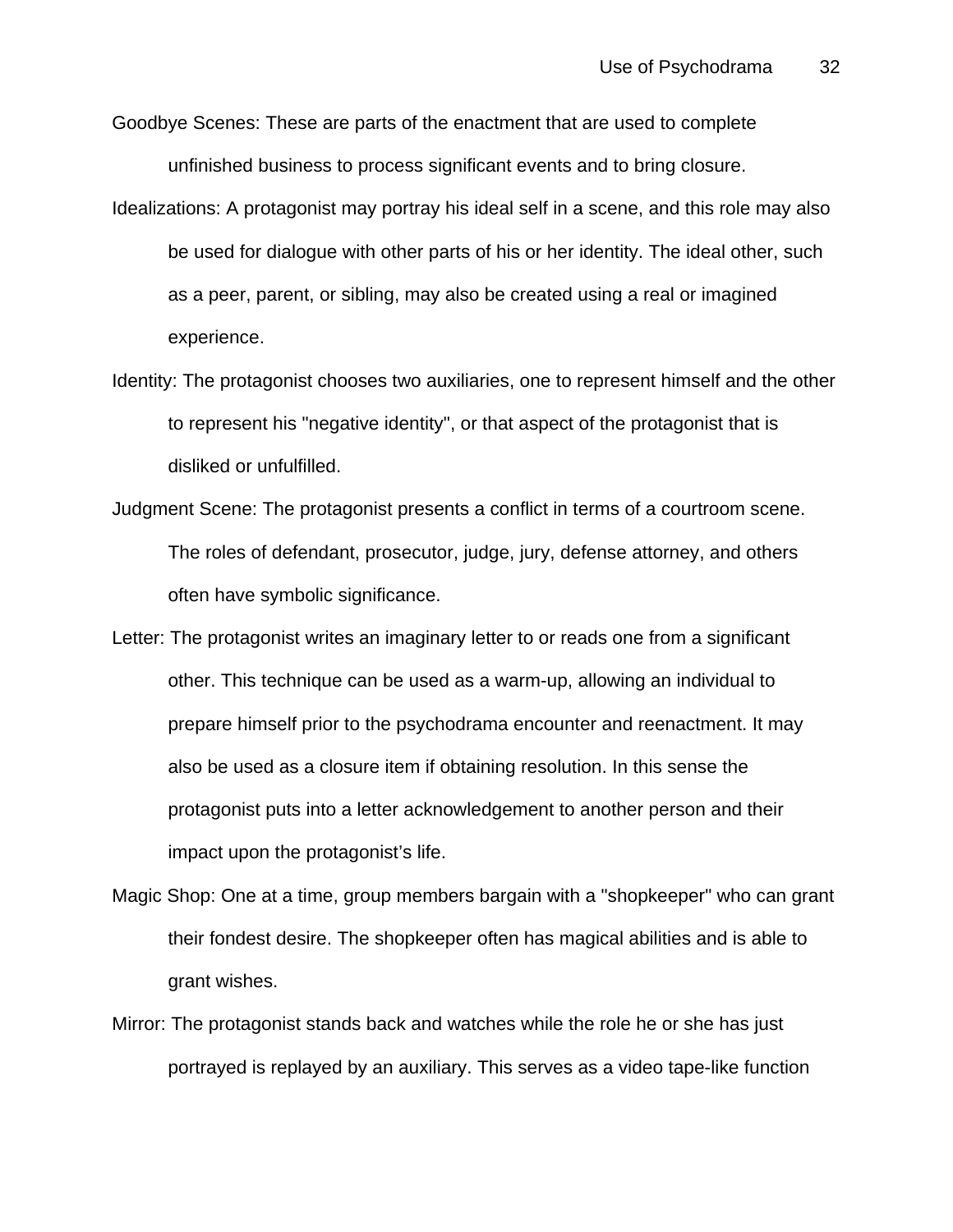without the equipment. It is a powerful confrontational technique and should be used with discretion. The protagonist must not be criticized.

- Monodrama: The protagonist plays all the parts of the enactment. The advantage is that the protagonist viewpoint is fully represented and the reenactment requires no auxiliaries. Monodrama is often used in individual therapy and is often used with the empty chair technique.
- Nonverbal Techniques: During psychodrama, dance, music, pantomime, touch, and other methods of nonverbal communication are used as powerful vehicles for getting beyond self-consciousness and defensiveness.
- Personification: Things or concepts may be portrayed in roles as if they had feelings and thoughts. The protagonist's possessions may be represented in the projections of the protagonist's mind and inner state. Body parts or physiological states, such as a headache or a leg ache, may also be imagined to have intentions or feelings.
- Photograph Warm-up: The director invites group members to remember and/or to provide a photograph of some aspect of their past life that seems significant. The protagonist projects himself into the photo scene, exploring the important aspects it represents.
- Puppets: Puppets may be used as aids in warming up a group. A protagonist may work with the puppets as a way of seeing some of the elements of a situation. This is often helpful when children are participating in the enactment.
- Remote Control: The director gives the protagonist an invisible or actual device as a prop to push a button and call out commands such as "mute", "pause", "rewind",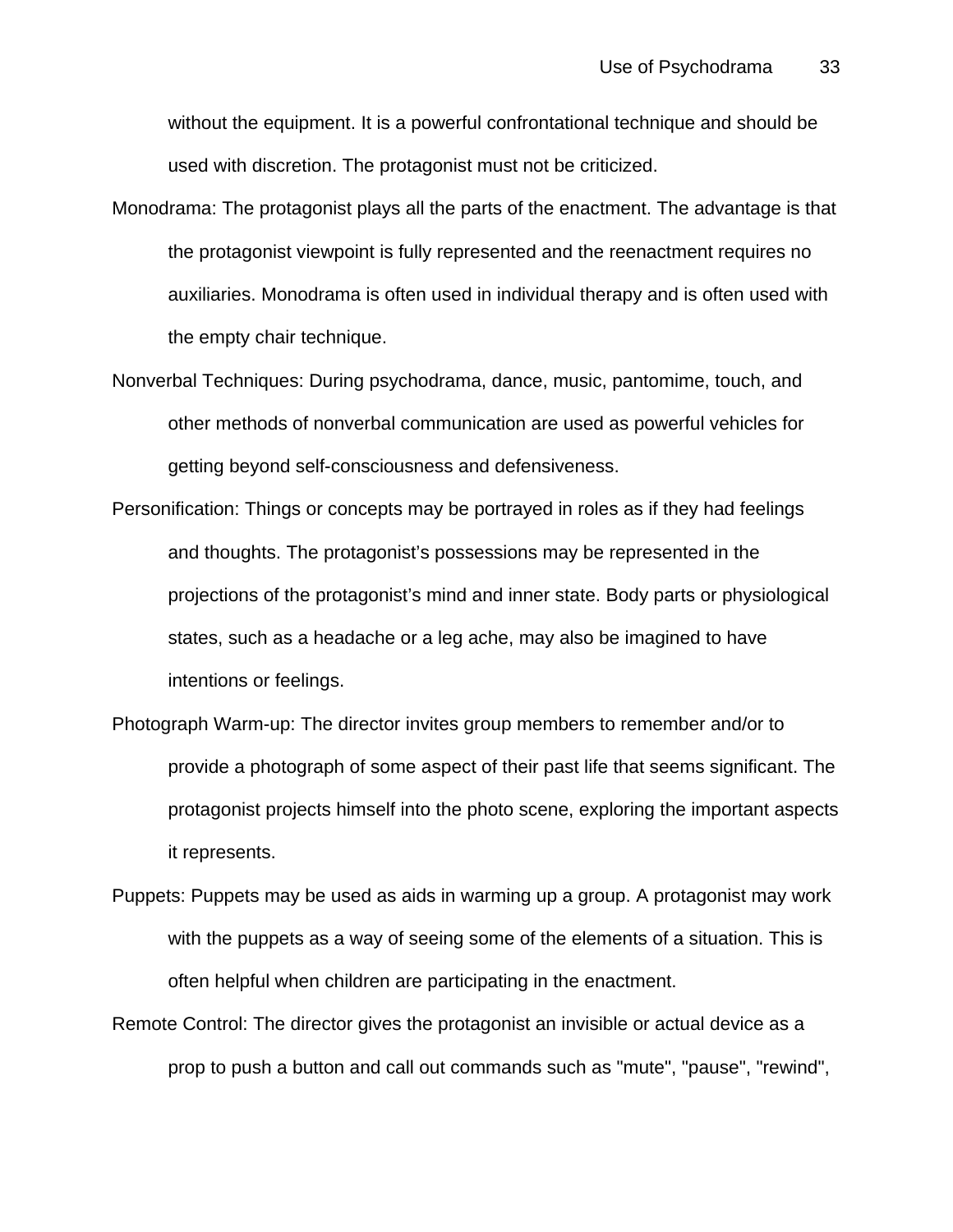"fast forward", or "volume". Remote control is used as a prop along with the techniques of cutting the action, replay, future projection, and amplification.

- Replay: Scenes may be reenacted with changes and modifications in order to experience a different ending, a more effective interpersonal strategy, and a specific outcome.
- Role Presentation: Inanimate objects can be psychologically real in psychodrama. Protagonists may present any role using an inanimate object in order to directly represent the perception of the individual.
- Role Reversal: The major participants in an enactment change roles. Role reversal is indicated when it is appropriate for the protagonist to empathize with another person's viewpoint.
- Role Taking: Role taking is the act of taking on a role that is not usually a part of one's ordinary life. In this process, spontaneity is emphasized.
- Self-presentation: A protagonist presents his home, work place, or school setting, along with the portrayal of relevant people in that social setting. He shows how people behave in what is said and not said and using very basic dramatic techniques portrays his own view of the world.
- Shared Secrets: Each group member writes a secret on a piece of paper and puts it into a container mixed with those of everyone else. Then the secrets are picked out randomly and are read and elaborated on. This is often a useful warm-up technique to build group cohesion.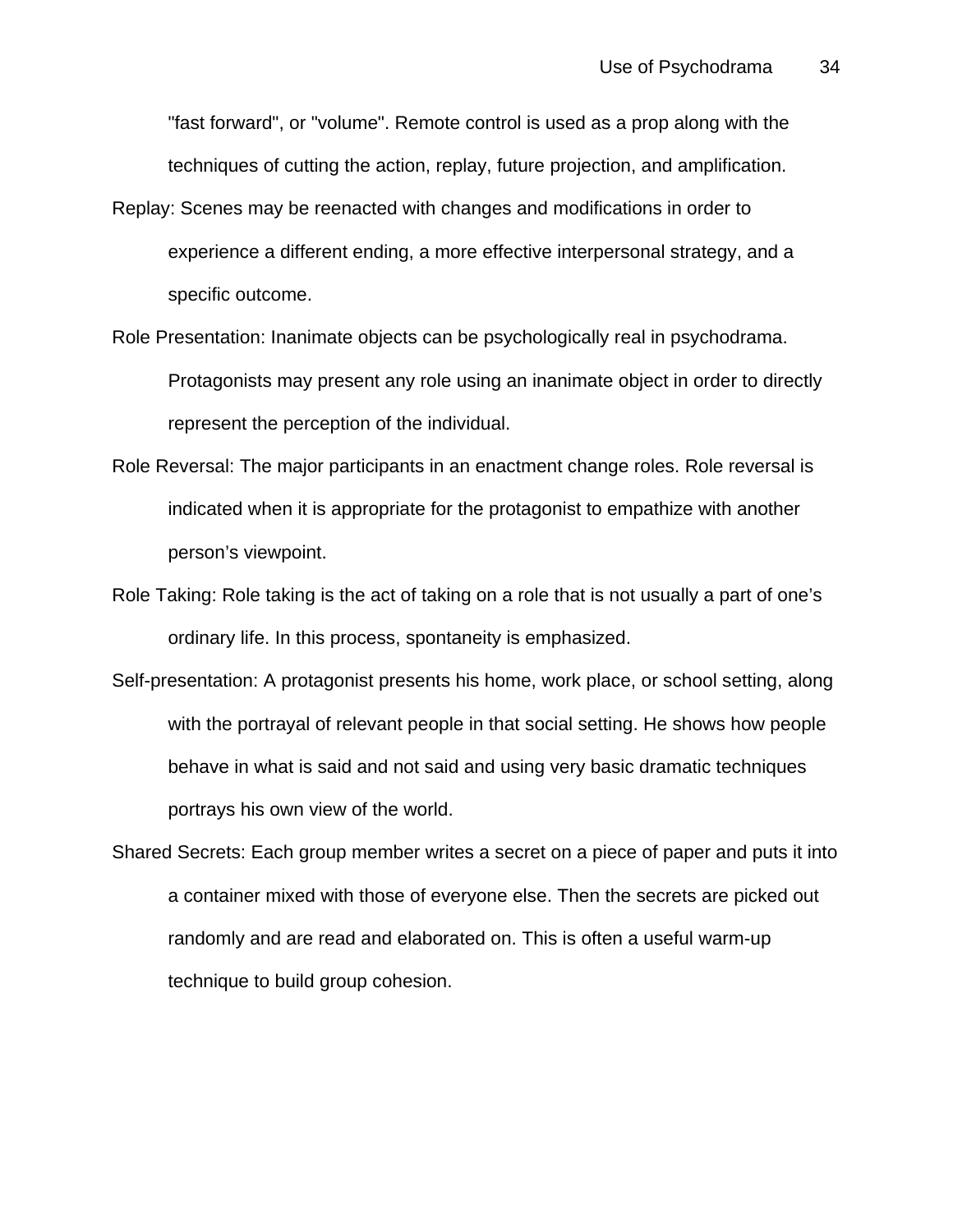- Silent Auxiliary: Activities are suggested by gesture rather than speech, similar to pantomime. This allows for a group member who is not able to think of anything to say to participate in the enactment.
- Soliloquy: The protagonist shares with the audience the feelings and thoughts that would normally be kept hidden or suppressed. A scene is enacted while engaging in a solitary activity such as walking home, attending to hygiene, etc. The soliloquy might involve giving oneself advice, words to bolster courage, viewing an experience, or giving self-criticism.
- Substitute Role: Protagonists who are unwilling to portray themselves may be willing to enact a role of someone else who has similar circumstances. For example, a ridiculed teenager.
- Symbolic Distance: The protagonist enacts a role that is somewhat different from his or her own life circumstances. Then the protagonist is gradually led toward the real life situation. This technique may be used in combination with a story line from a book or a movie.
- Telephone: The use of this prop encourages spontaneity and interaction. The participants may make and receive calls without any type of repercussions.
- Touching: Some reenactments involve a degree of body contact such as an arm and a shoulder, a handshake, a push or a pull. Nonverbal modes of communication are powerful tools that can be employed with subtlety or exaggeration.
- Voluntary Double: Members of the audience are permitted to enter as doubles when they believe they are identifying deeply with the protagonist and can facilitate the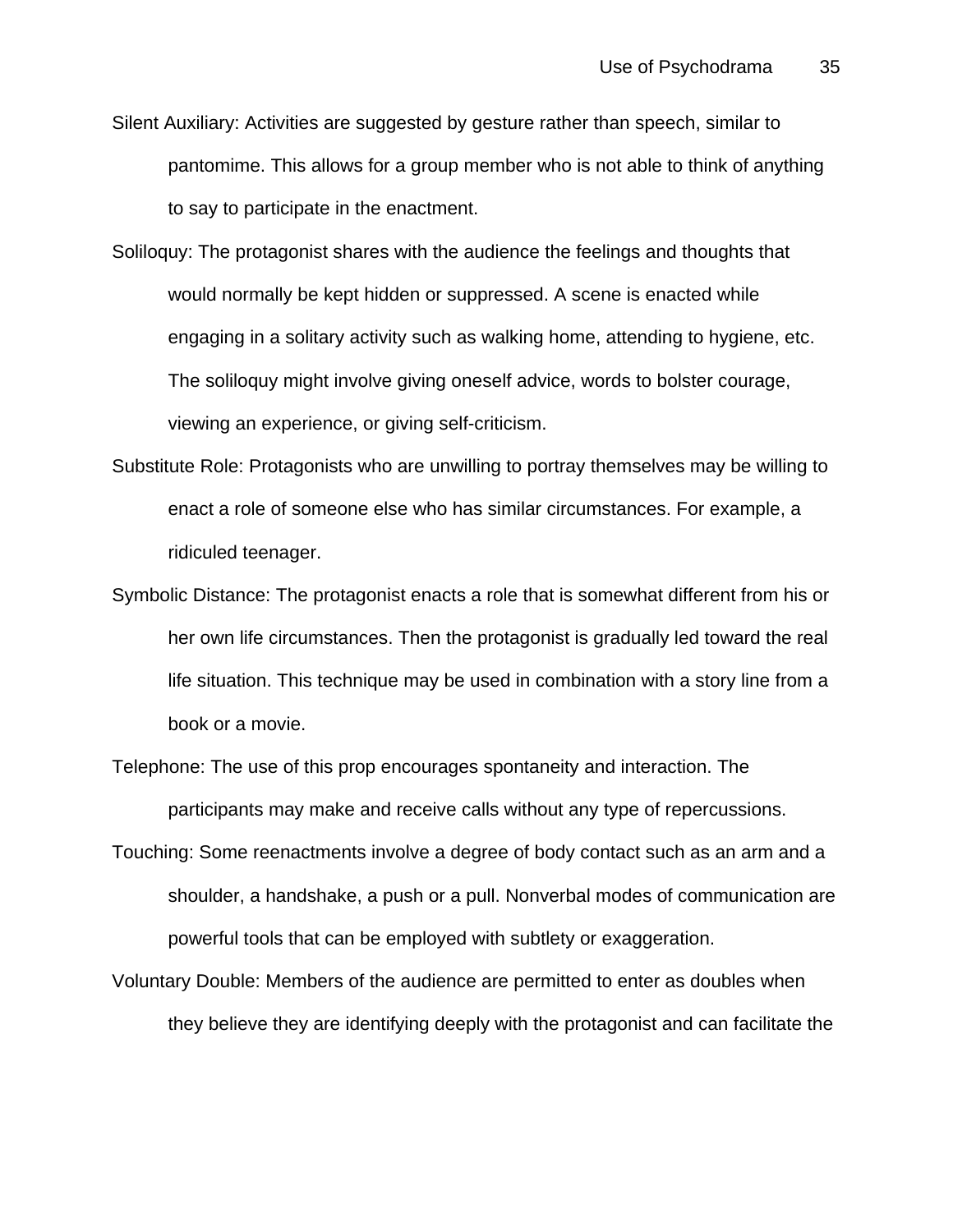creative process. The double may remain in the action or may fade out as soon as an appropriate contribution has been made.

Adapted from Blatner, A. (2000). Foundations of psychodrama, 4th edition. New York: Springer Publishing.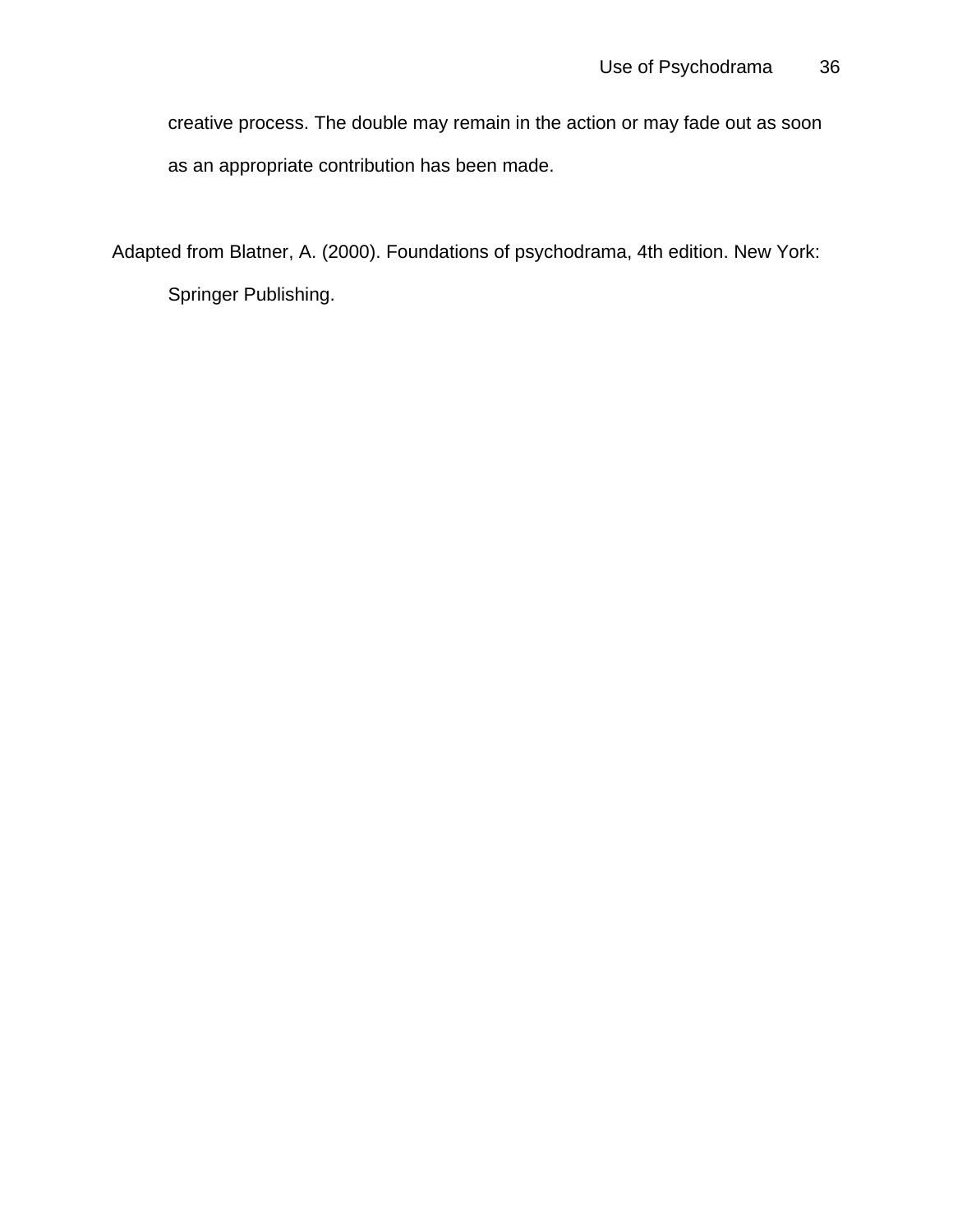### Biographical Statements

Samira Munir has a master's degree in Curriculum and Instruction from Loyola University-Chicago and recently earned her master's degree in School Psychology from Texas State University-San Marcos. She completed her school psychology internship at the Round Rock Independent School District. In addition to her duties as a school psychologist, Ms. Munir also serves on the school district's autism assessment team. Prior to working as a school psychologist, Ms. Munir was employed as an elementary school teacher and mental health counselor. Her research interests include autism/Asperger's Disorder, neuropsychology, and child development.

Edward J. Scholwinski received his Ph.D. in School Psychology from Texas A&M University and his M.Ed. in School Psychology and B.S. in Education from Southwest Texas State University. He is currently an Associate Professor in the NASP-approved School Psychology program at Texas State University-San Marcos. Dr. Scholwinski has an extensive clinical, counseling, and school psychology background and is president and founder of the School and Family Institute in San Marcos, Texas where he maintains a private practice as a licensed psychologist and educational consultant. He is actively involved in research and consultation for children with emotional and behavioral difficulties, with particular interest in the areas of ADHD and Autism/PDD. Dr. Scholwinski is also a past-president of the Texas Association of School Psychologists.

Jon Lasser is an assistant professor in the School Psychology Program at Texas State University-San Marcos. He has a master's degree in Human Sexuality Education from